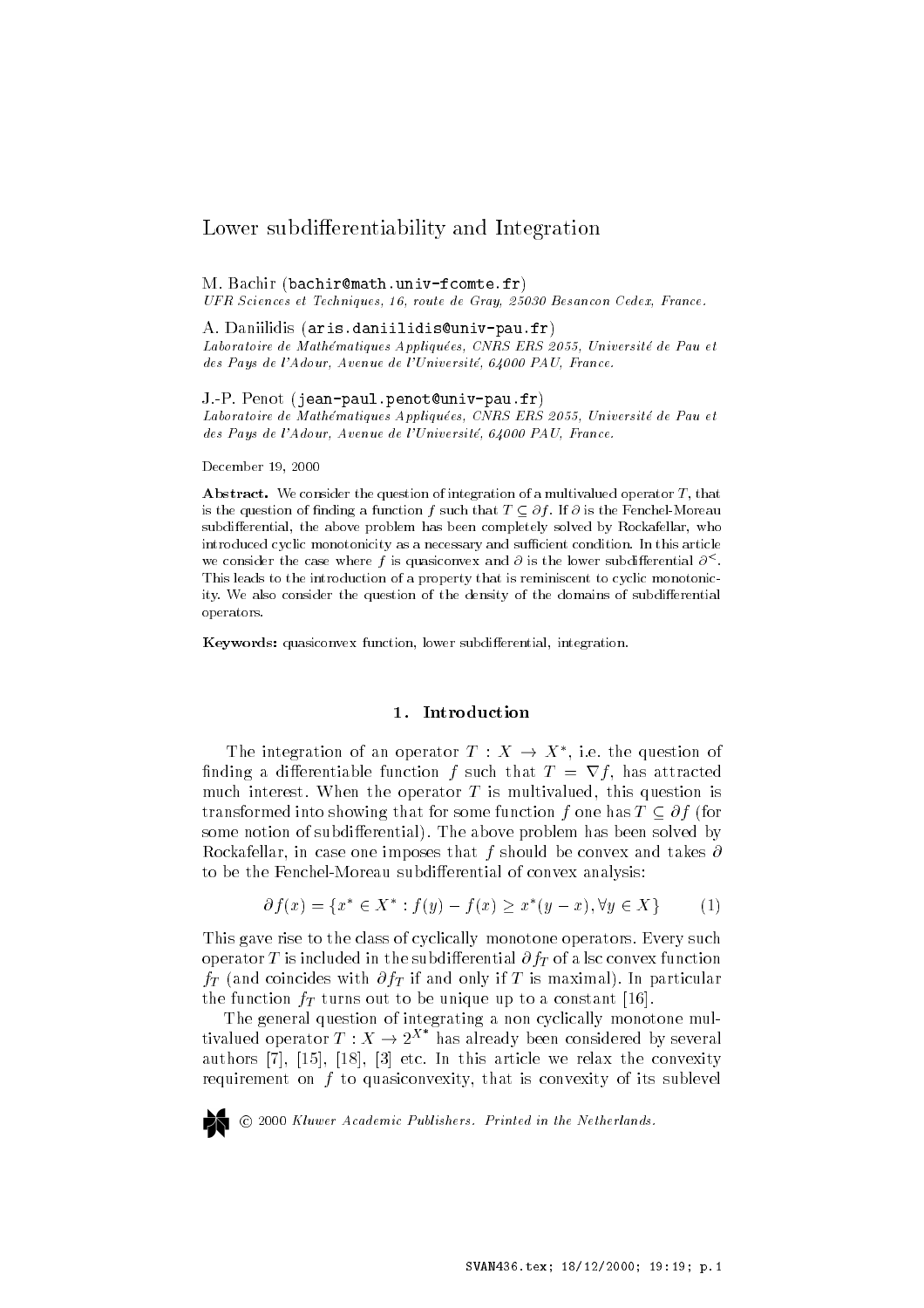sets-class of  $\eta$  and the class of the class of  $\eta$  ,  $\eta$  and  $\eta$ of convex functions and appears naturally in concrete problems- A first difficulty in the question of integration arises with the choice of a subdivision of  $\mathbf{A}$ tial of the motion of growing the derivative sees the set of the second the seed of the second second the second of  $\mathcal{S}$ that case, characterizations of quasiconvexity have been established by means of the concept of quasimonotonicity for multivalued operators e-line in the ferrence three contracts there is a referred there is a referred to the contract of research cyclic quasimonotonicity (defined in [5]) turned out to be an intrinsic property  $\mathcal{L}$  the subdivision of quasiconvex functions  $\mathcal{L}$  and  $\mathcal{L}$ the convex case appears- it is far from obvious to non-terminal properties appears- it is far from obvious to n tional assumptions ensuring that a cyclically quasimonotone operator is included in the subdifferential of a quasiconvex function.

Here we depart from this track and we work with the lower sub differential of Plastria [14] which is an adaptation to the quasiconvex case of the Fenchel-Moreau subdifferential (1). For any  $x \in X$  with  $f(x) < +\infty$ , the lower subdifferential  $\partial^{\lt} f(x)$  is given by:

$$
\partial^{\leq} f(x) = \{ x^* \in X^* : f(y) - f(x) \geq x^*(y - x), \forall y \in S_{f(x)}^{\leq} \} \tag{2}
$$

where  $S_{f(x)}^{\lt} := \{x' \in X : f(x') \lt f(x)\}$  is the strict sublevel set. Relation  $(2)$  can also take the following form:

$$
\partial^{\leq} f(x) = \left\{ x^* \in X^* : f(y) \geq \min \left\{ \begin{array}{c} f(x) \\ f(x) + x^*(y - x) \end{array} \right\}, \forall y \in X \right\}
$$
(3)

One easily observes that, as with the Fenchel-Moreau subdifferential,  $\sigma$   $^{\circ}$  is not a local notion: two functions that coincide in a neighborhood of w; may not have the same lower subdimental at this point. He also remark that for every  $x^* \in \partial^{\leq} f$ , we have  $\{\lambda x^* : \lambda > 1\} \subseteq \partial^{\leq} f$ , a a neighborhood<br>t this point. We<br>:  $\lambda > 1$   $\subset \partial^{\leq} f$ . which shows that  $\theta \restriction I$  is not bounded. The particular  $\theta \restriction$  and  $\theta \restriction I$  are in  $\mathbf{H}$ quasiconvex Lipschitz functions are characterized by the existence of a bounded selection for their lower subdifferential (see [14] for  $X = \mathbb{R}^n$ and the form the general case, which there is no section in Section 1, while the in Section 3 we consider the question of the density of the domain of the FenchelMoreau subdi erential of an arbitrary function <sup>f</sup> - Note that if the function  $f$  is not convex, the Fenchel-Moreau subdifferential is often empty- As we show in Section its nonemptiness in a dense subset of X implies the convexity of <sup>f</sup> -

In Section 2 we review some results concerning cyclically monotone operators and Rockafellar's integration technique for the Fenchel-Moreau subdividerent in particular that the mass of  $\alpha$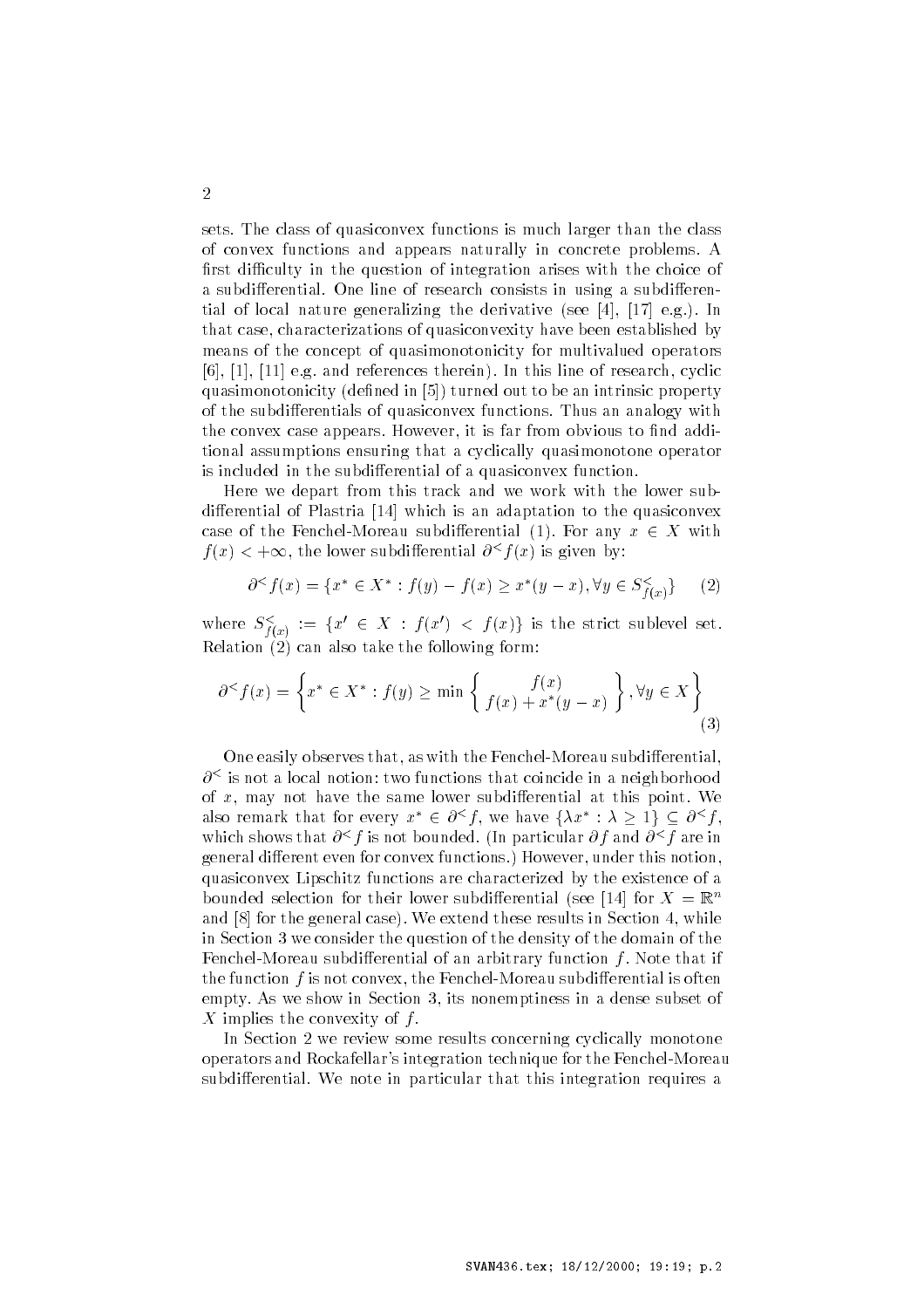property that - a priori - seems to be weaker than cyclic monotonicity  $(CM)$ , namely what we call 'cyclic monotonicity with respect to a certain point x CMx- However these properties turn out to be equivalent- This alternative description of cyclic monotonicity moti vates the introduction, in Section 5, of a new class of operators, that is operators fulfilling a certain property  $(L(x_0))$  with respect to some mica point which represents a point wise version or cyclic monotonicity: indeed  $(L(x_0))$  is strictly weaker than cyclic monotonicity, while an operator  $T$  is cyclically monotone if, and only if,  $T$  satisfies  $(L(x))$  for all  $x \in$  dom  $(T)$ . We also show that the lower subdifferential ity, while an operator T is cyclically monotone if, and only if, T satisfies  $(L(x))$  for all  $x \in \text{dom}(T)$ . We also show that the lower subdifferential  $\partial^{\leq} f$  of any function f restricted to the set  $S_{f(x_0)}^{\leq} \cup \{x_0\$ Moreover, any such operator T is included in the lower subdifferential  $\sigma$   $\rightarrow$  f of some quasiconvex isc function f.

In the last section we introduce the class of operators fulfilling another property - that we denote by  $(R(x_0))$  - relative to a (fixed) point which is property is strictly weaker than  $\{ \omega_{ij} \}$ , is is shown that if  $\mathbf{r}$  fulling (reflect) we every point of its domain, then it is monotone-The main result of Section 6 states that the operator  $T$  defined by  $T(x) = \partial^{\leq} f(x)$ , if  $x \neq x_0$  and  $T(x_0) = \partial f(x_0)$  satisfies  $(R(x_0))$ , for any f such that  $\partial f(x_0) \neq \emptyset$ . On the other hand, any operator of this class is always contained in the lower subdifferential of some quasiconvex lsc function f - films we obtain a characterization of this class, which is similar to the one given for cyclic monotonicity by means of the Fenchel-Moreau subdifferential.

Let us point out that while lower semicontinuous convex functions are determined up to a constant by their Fenchel-Moreau subdifferentials, two continuous (even differentiable) quasiconvex functions having the same Plastria subdividual material material material material material material material Plastria subdifferential of a continuous quasiconvex function may even be empty, as shown by the example of the function  $f : \mathbb{R} \to \mathbb{R}$  given by  $f(x) = x^r$ , where  $p > 1$  is an odd integer. (More generally,  $\theta \gamma f$  is empty whenever  $||x|| \rightarrow \infty$   $||x||$  $\frac{f(x)}{\|x\|} = -\infty.$ 

Throughout this paper, we often use the following abbreviations: FM subdifferential for the Fenchel-Moreau subdifferential, lsc for lower semicontinuous and  $CM$  operator for a cyclically monotone operator. Furthermore,  $\Lambda$  denotes a Banach space with dual space  $\Lambda$  ,  $\mu$  a funcsemicontinuous and *CM* operator for a cyclically monotone operator.<br>Furthermore, *X* denotes a Banach space with dual space  $X^*$ , *f* a function on *X* with values in  $\mathbb{R} \cup \{+\infty\}$ , and *T* a multivalued operator defined on X and taking its values in the subsets of  $X^*$ . For any  $x \in X$ and any  $x^* \in X^*$  we denote by  $x^*(x)$  the value of the functional  $x^*$  at the point words the standard notation Bx for the closed ball centered at x with radius  $\varepsilon > 0$ , dom  $(f) := \{x \in X : f(x) \in \mathbb{R}\}\$ for the domain of the function  $f, S_{f(x)} := \{x' \in X : f(x') \leq f(x)\}\)$  and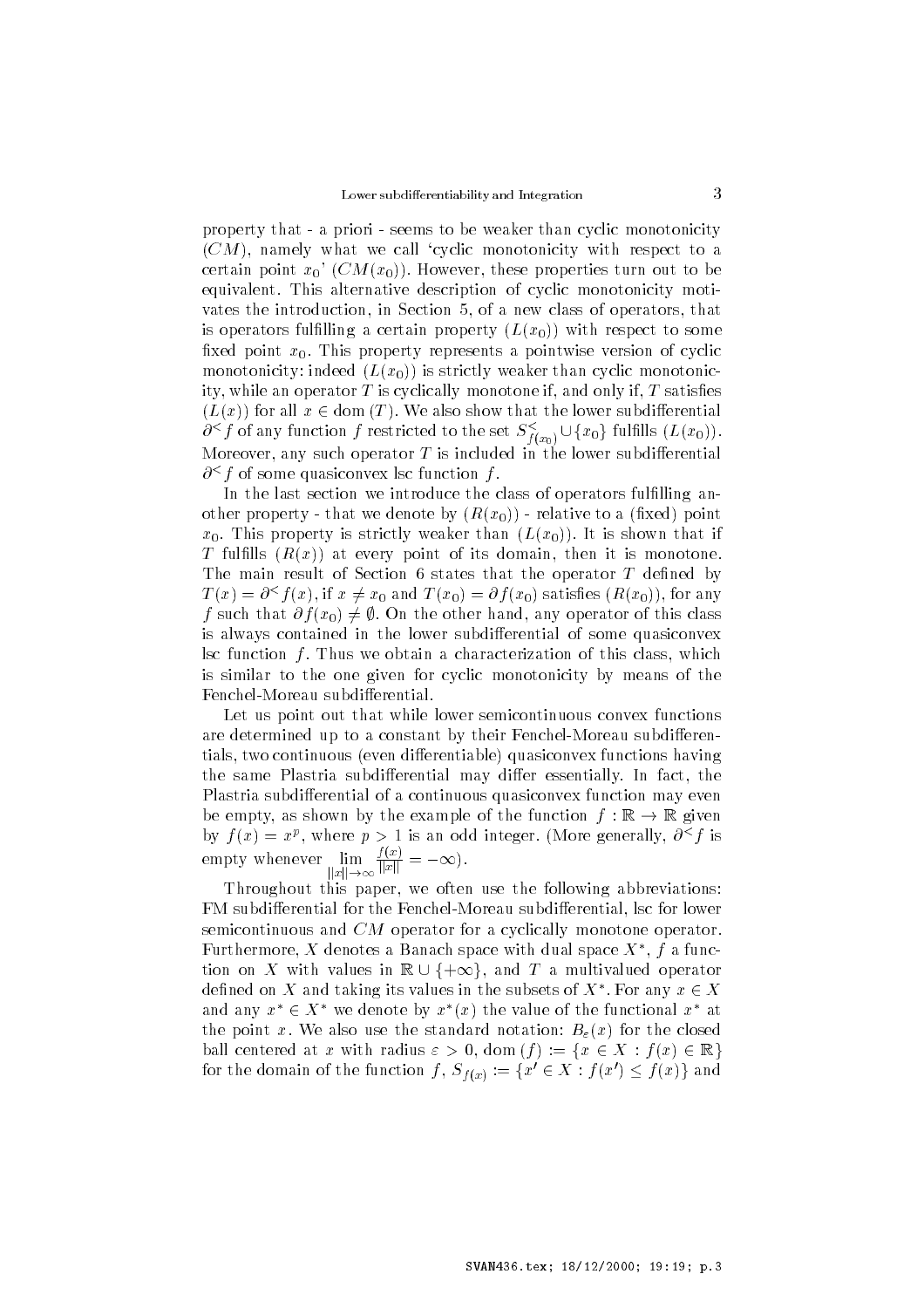$S^{\leq}_{f(x)} = \{x' \in X : f(x') < f(x)\}$  for the sublevel and the strict sublevel sets of f and dom  $(T) := \{x \in X : T(x) \neq \emptyset\}$  for multivalued operator  $T$ .

### $2.$ Integration of the subdifferential of a nonconvex function

The properties we introduce and discuss in this article are defined  $\mathcal{L}_{\mathcal{I}}$  in the  $\mathcal{I}_{\mathcal{I}}$  as a subsequence of  $\mathcal{I}_{\mathcal{I}}$  as a base pointer to is natural to ask whether this choice plays any role- In this section we shall see that this is not the case for the property of cyclic monotonicity-

DEFINITION 2.1. Let  $T : X \rightarrow 2^{X^*}$  be a multivalued operator. The operator T is called (i) cyclically monotone with respect to a point  $x_0 \in$ dom (T) (or alternatively T has the  $(CM(x_0))$  property), if for any  $x_1, x_2, ..., x_n \in X$  and any  $x_0^* \in T(x_0), x_1^* \in T(x_1), ..., x_n^* \in T(x_n)$  one has

$$
x_n^*(x_0 - x_n) + \sum_{i=0}^{n-1} x_i^*(x_{i+1} - x_i) \le 0
$$

(ii) cyclically monotone (CM), if it satisfies  $(CM(x))$  for every point x of its distribution

It is clear that Denition -ii coincides with the standard de nition of cyclic monotonicity see Denition - in the cyclic monotonicity see Denition - in the cyclic monotonic obviously implies Denition -i- The following proposition shows that the converse is also true-

PROPOSITION -- Every operator satisfying CMx is cyclical ly monotone.

**Proof:** Suppose that  $T$  satisfies  $(CM(x_0))$  and that for some  $(z_i)_{i=1}^n \subset T$ dom (T) and  $z_i^* \in T(z_i)$ ,  $i = 1, 2, ..., n$  we have  $z_n^*(z_1 - z_n) + \sum_{i=1}^{n} z_i^*$ i and in the contract of the contract of the contract of the contract of the contract of the contract of the contract of the contract of the contract of the contract of the contract of the contract of the contract of the c  $z_i^*(z_{i+1}$  $z_i$  =  $\alpha > 0$ . For any  $k \in N$  and  $i = 0, 1, 2, ..., k \cdot n$  we define  $x_{i+1} =$  $z_{i(\text{mod }n)+1}$ ,  $x_{i+1}^* = z_{i(\text{mod }n)+1}^*$  (where for  $i \ge 0$ , we have  $j = i \pmod{n}$ )<br>iff  $i - j = pn$ , for some  $p \in N$  and  $0 \le j < n$ ). Let  $x_0^* \in T(x_0)$ . Since T satisfies  $(CM(x_0))$  we have:

$$
x_{kn+1}^*(x_0 - x_{kn+1}) + \sum_{i=0}^{kn} x_i^*(x_{i+1} - x_i) \le 0
$$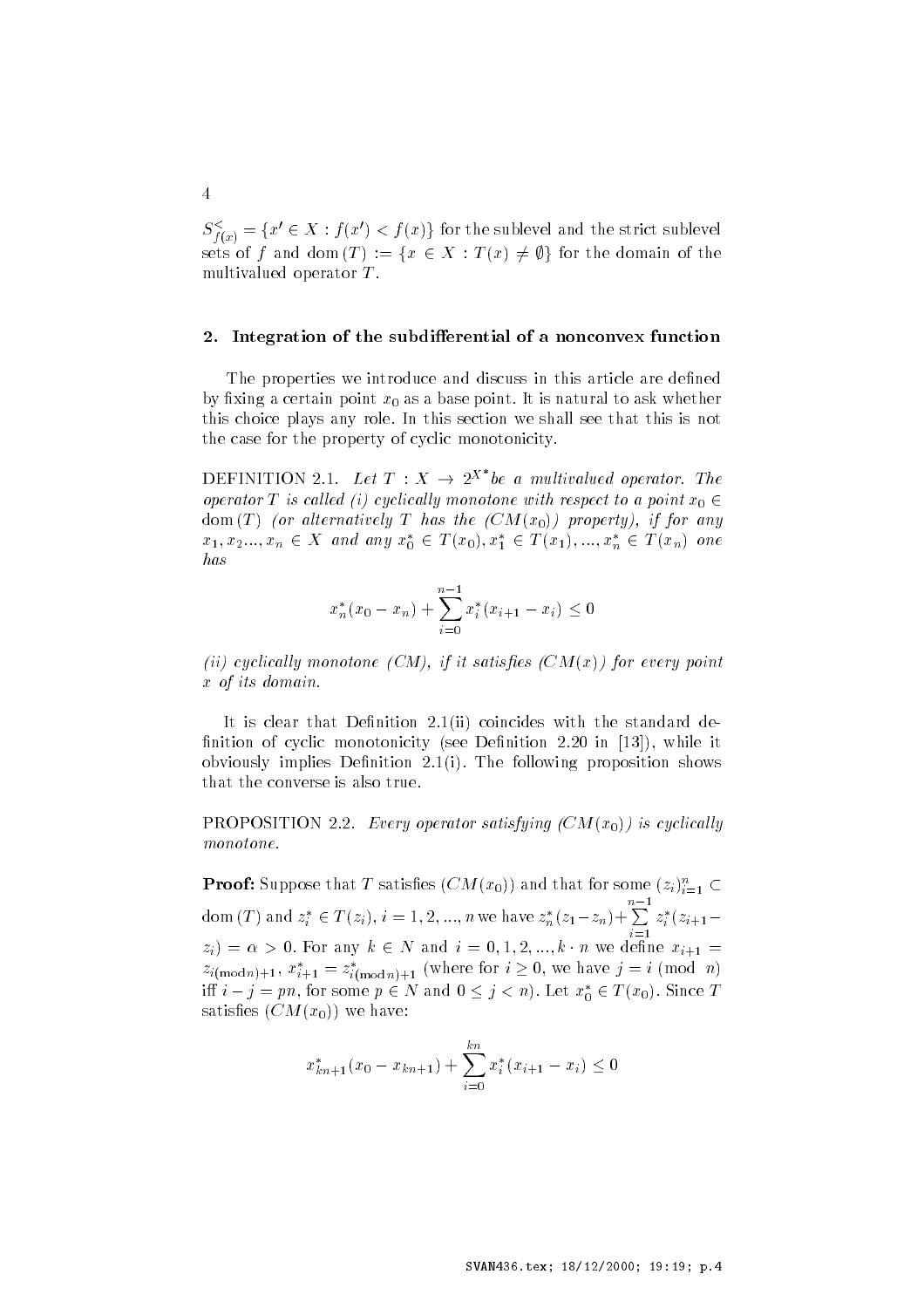which implies

$$
x_0^*(z_1 - x_0) + z_1^*(x_0 - z_1) + k \left\{ z_n^*(z_1 - z_n) + \sum_{i=1}^{n-1} z_i^*(z_{i+1} - z_i) \right\} \le 0
$$

Taking the limit as  $k \to +\infty$  we obtain a contradiction.

remark that we can be comed to a through the control of the control of the control of the control of the control of the control of the control of the control of the control of the control of the control of the control of t way, if for instance dom  $(T) = \emptyset$  or if dom  $(T) = \{x_0\}.$ 

Let us observe that cyclic monotonicity is tied to the very definition of the fencher more was differential of white above not depend on the convexity of the function f. Indeed, if f is any function and  $T: X \rightarrow$  $2^{X^*}$  any operator satisfying  $T \subseteq \partial f$ , then for any  $x_0, x_1, ..., x_n \in X$  and  $x_i^* \in T(x_i)$   $(i = 0, 1, ..., n)$  relation  $(1)$  guarantees that  $f(x_{i+1})-f(x_i) \geq 0$  $x_i^*(x_{i+1} - x_i)$ . Setting  $x_{n+1} := x_0$  and adding the previous inequalities yields  $\sum_{i=0}^n x_i^*(x_{i+1}-x_i) \leq 0$ . Let us state this observation as a lemma for further reference.

LEMMA 2.4. For any function f, any operator T satisfying  $T \subset \partial f$ is cyclically monotone.

The converse assertion dealing with the integration of cyclically monotone operators in more cannoning-proof proof can be found in [16] and essentially requires condition  $(CM(x_0))$ .

 $\mathcal{L}$  and  $\mathcal{L}$  are a multipally satisfying  $\mathcal{L}$  . The  $\mathcal{L}$ at some point w<sub>o</sub> of the asmann-then there exists a lss someow function  $f_T$  such that  $T \subseteq \partial f_T$ .

The lsc convex function  $f_T$  of the above theorem has been constructed in  $[16]$  (see also  $[13]$ ) by the following formula, in which c is a fixed constant:

$$
f_T(x) = c + \sup \left\{ x_n^*(x - x_n) + \sum_{i=0}^{n-1} x_i^*(x_{i+1} - x_i) \right\} \tag{4}
$$

where the supremum is taken over all  $n \in N$ , all finite sequences  ${x_1, x_2, ..., x_n}$  in dom  $(T)$  and all  $x_i^* \in T(x_i^*)$ , for  $i = 0, 1, ..., n$ .

Let us note here that  $(CM(x_0))$  ensures that  $f_T$  is not identically equal to  $+\infty$ , since  $f_T(x_0) = c$ .

remark and the computation of the computation of the computation and the computation of the computation of the alternative way to establish Proposition - Internative State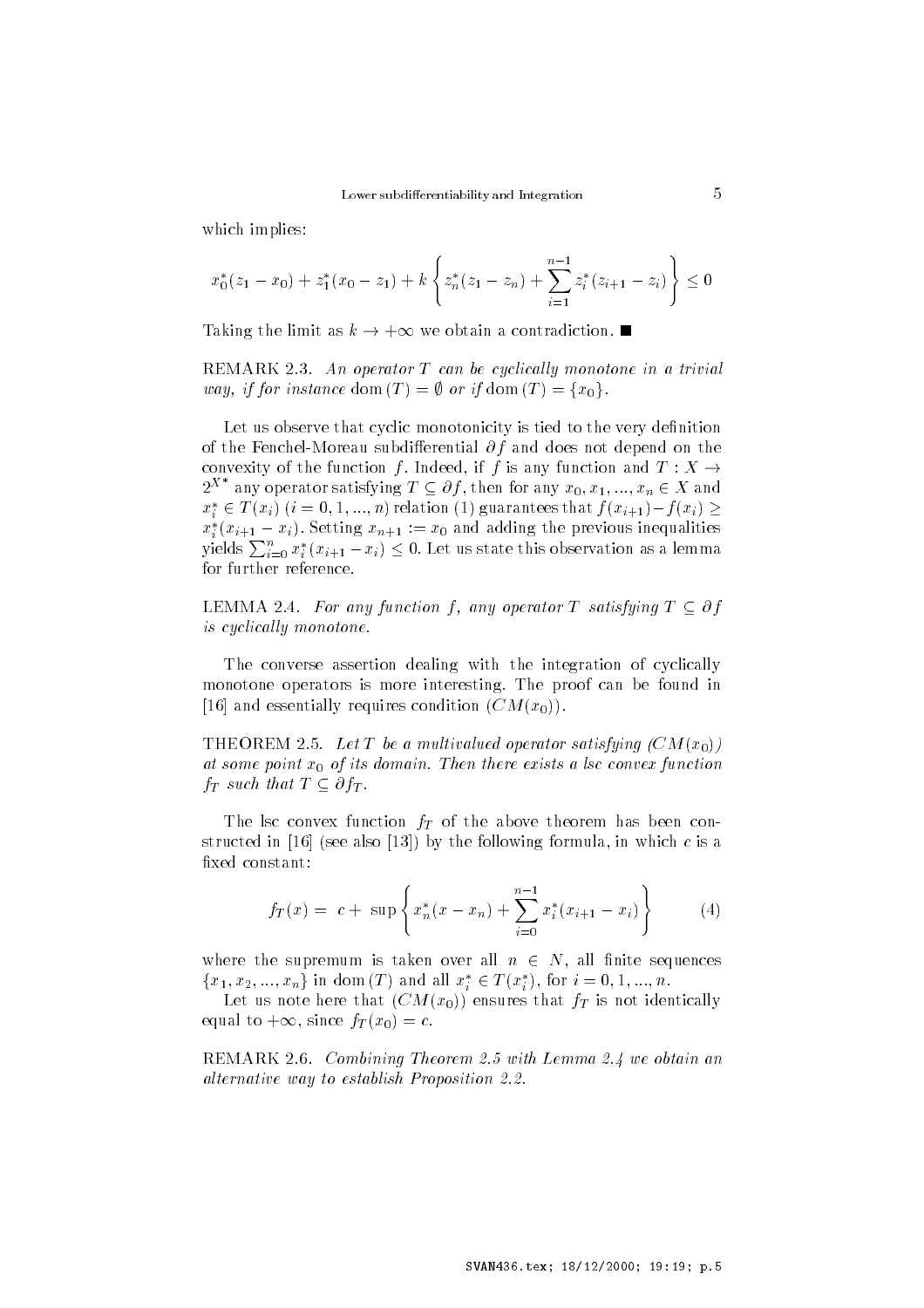We also recall that the second conjugate  $f^{**}$  of a proper function  $f$ is given by

$$
f^{**}(x) = \sup_{x^* \in X^*} [x^*(x) - f^*(x^*)]
$$
 (5)

where

$$
f^*(x^*) = \sup_{x \in X} [x^*(x) - f(x)].
$$
\n(6)

 $\mathcal{S}$  and subdimension  $\mathcal{I}$  of  $\mathcal{I}$  is any function for  $\mathcal{I}$  is cyclically  $\mathbf{m}$  and  $\mathbf{m}$  is the convex function  $\mathbf{r}$  is  $\mathbf{r}$  and  $\mathbf{r}$  is well defined. If in particular  $f$  is lsc convex, the uniqueness of Rockafellar's integration  $f(x)$  and the function  $f(x)$  one has  $f(x)$  and  $f(x)$  are in particular  $f_T = f$  . If now f is not convex, a natural question arises: is  $f_T$  related to <sup>f</sup> We provide below a positive answer in nite dimensions under  $\alpha$  coercivity assumption on  $f$  . Here us more visitive that  $\alpha$  is  $f(\alpha|f)$  $f_T \leq f$  from which it follows  $f_T \leq f^{**}$ , since  $f^{**}$  is the greatest lsc convex function majorized by  $f$ . convex function majorized by  $f$ .<br>
PROPOSITION 2.7. Let  $f : \mathbb{R}^n \to \mathbb{R} \cup \{+\infty\}$  be a lsc, 1

 $\frac{f(x)}{||x||}$  =  $+\infty$ ), and let T =  $\partial f$ . Then for some  $\|x\| \to \infty$   $\|x\|$ constant c, the functions  $f_T$  and  $f^{**}$  (defined in (4) and (5) respectively) *coincide.* 

**Proof:** From our assumptions it follows that  $f$  attains its minimum at some point  $x_0$ , hence  $0 \in \partial f(x_0)$ . It follows that  $f^{**}(x_0) = f(x_0)$ . Taking  $c = f(x_0)$  in (4), we conclude from (1) that  $f_T \leq f$ . Since  $f_T$  is convex lsc, it follows that  $f_T \leq f^{**}$ .

Let us prove the reverse inequality. Since the function  $\mathfrak{f}$  is lsc and convex, it follows from Theorem B in  $[16]$  that:

$$
f^{**}(x) = f(x_0) + \sup \left\{ \sum_{i=0}^{n-1} x_i^*(x_{i+1} - x_i) + x_n^*(x - x_n) \right\} \tag{7}
$$

where the supremum is taken over all  $n \in N$ , all finite sequences  ${x_1, x_2, ..., x_n}$  in dom  $(\partial f^{**})$  and all choices  $x_i^* \in \partial f^{**}(x_i)$ , for  $i =$  $0, 1, ..., n$ .

Using the inequality  $f^{**} \leq f$ , for any  $x \in \mathbb{R}^n$  one has:

$$
f(x) = f^{**}(x) \Longrightarrow \partial f^{**}(x) \subseteq \partial f(x) \tag{8}
$$

In particular, since  $f(x_0) = f(x_0)$ , one observes that

$$
\partial f^{**}(x_0) \subseteq \partial f(x_0) \tag{9}
$$

 $\overline{6}$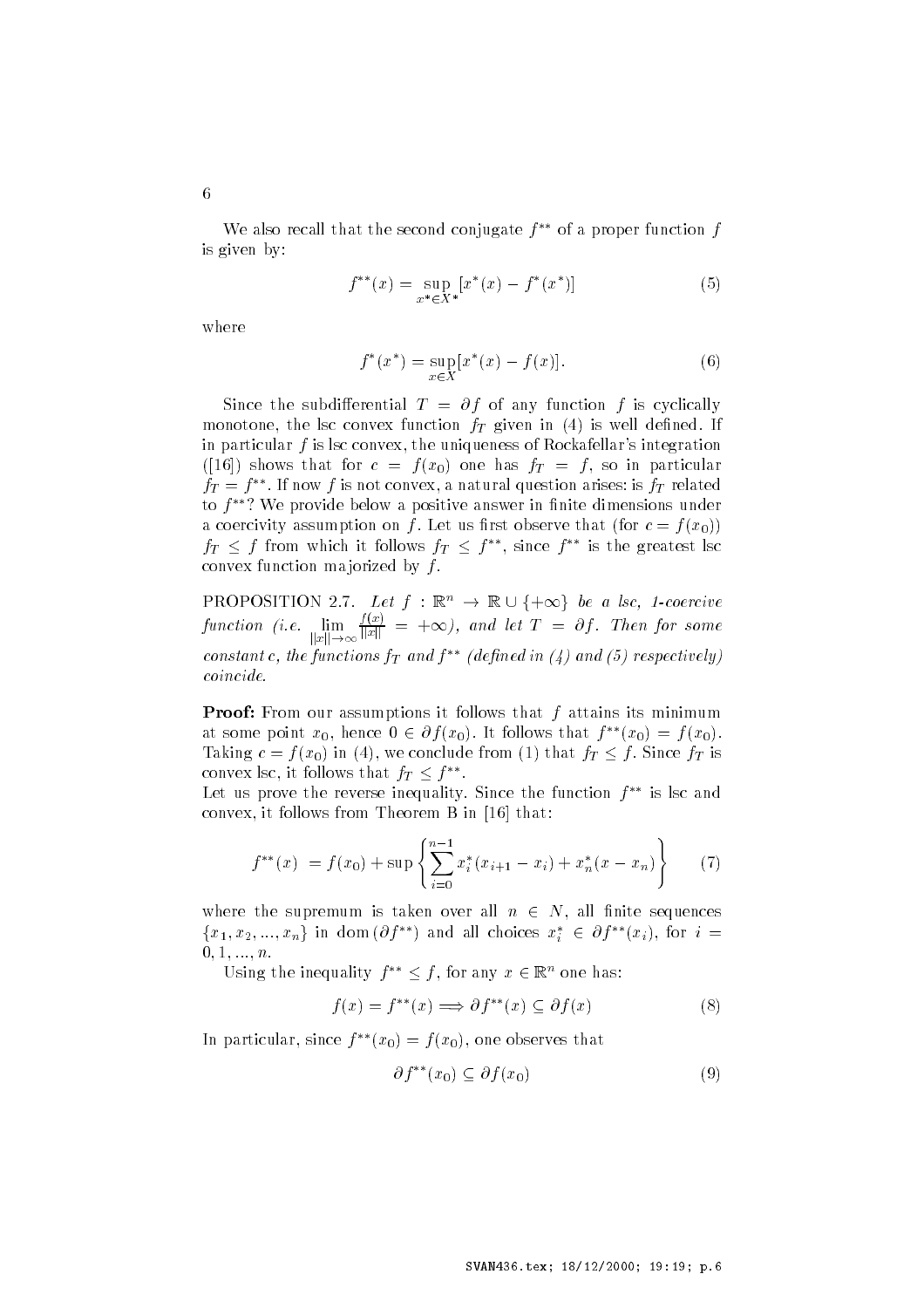Fix now  $x \in X$  and consider any  $M < f^{**}(x)$ . For some  $x_1, x_2, ..., x_n \in Y$ X and  $x_i^* \in \partial f^{**}(x_i)$  one has

$$
M - f(x_0) < x_0^*(x_1 - x_0) + x_1^*(x_2 - x_1) + \ldots + x_n^*(x - x_n) \tag{10}
$$

Since the function  $f$  is 1-coercive and is defined in a finite dimensional space, using Theorem 3.6 of [2] we conclude that for  $i \in$  $\{1,2,...,n\},$  there exist  $(y_i^j)_{i=1}^{k_i}$  in X, and  $(\lambda_i^j)_{i=1}^{k_i}$  in  $(0,1)$  with  $\sum_{i=1}^{k_i} \lambda_i^j = 1$ 1 such that

$$
x_i^* \in \bigcap_{j=1,2,\ldots,k_i} \partial f(y_i^j) \tag{11}
$$

and

$$
x_i = \sum_{j=1}^{k_i} \lambda_i^j y_i^j \tag{12}
$$

*Claim:* There exists some  $y_1^3$  such that

$$
x_0^*(y_1^{j_1} - x_0) + x_1^*(x_2 - y_1^{j_1}) \ge x_0^*(x_1 - x_0) + x_1^*(x_2 - x_1) \tag{13}
$$

[*Proof of the claim:* If this were not the case, then for every  $j$  we would have

$$
x_0^*(y_1^j - x_0) + x_1^*(x_2 - y_1^j) < x_0^*(x_1 - x_0) + x_1^*(x_2 - x_1) \tag{14}
$$

Multiplying both sides of (14) by  $\lambda_1^2$  an  $_1$  and resulting the resulting in  $_1$  $\mathcal{L}$  equalities for  $j = 1, 2, ..., n$  we get a contradiction by using  $(12)$ . and the contract of the contract of the contract of

Arguing in the same way as in the proof of the above claim, we can find some  $y_2^{z^2}$  such that

$$
x_1^*(y_2^{j_2} - y_1^{j_1}) + x_2^*(x_3 - y_2^{j_2}) \ge x_1^*(x_2 - y_1^{j_1}) + x_2^*(x_3 - x_2). \tag{15}
$$

It follows that

$$
x_0^*(y_1^j - x_0) + x_1^*(y_2^{j_2} - y_1^{j_1}) + x_2^*(x_3 - y_2^{j_2}) \ge x_0^*(x_1 - x_0) + + x_1^*(x_2 - x_1) + x_2^*(x_3 - x_2)
$$

Proceeding like this, we inductively show that

$$
M - f(x_0) < x_0^*(y_1^{j_1} - x_0) + x_1^*(y_2^{j_2} - y_1^{j_1}) + \ldots + x_n^*(x - y_n^{j_n})
$$

Note that from (9) we have  $x_0^* \in \partial f(x_0)$ , while from (11) we get  $x_i^* \in$  $\partial f(y_i^{\alpha})$ , for  $i=1,2,...,n$ . Now (4) guarantees that  $M < f_T(x)$ . Since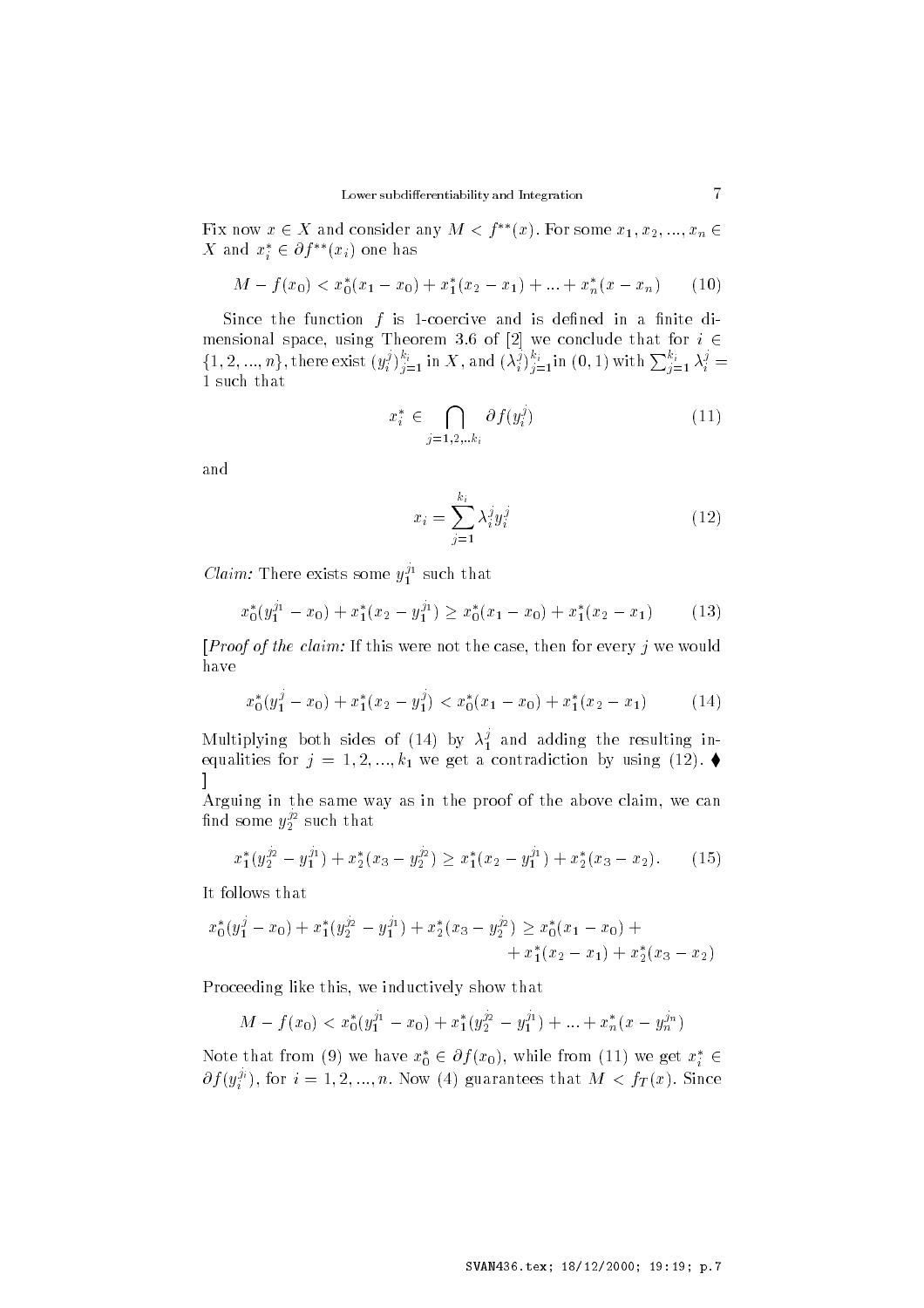$M$  can be chosen to be arbitrarily close to  $f^-(x)$ , we conclude that  $f_T(x) \geq f^{**}(x)$ , hence equality holds.

Let us remark that the above proof shows that  $fT = f$  – whenever  $\hspace{0.1mm}$ the lsc function  $f$  satisfies the following condition:

(C) For any  $x \in \text{dom}(\partial f^{**})$  and  $x^* \in \partial f^{**}(x)$ , there exist  $(y_i)_{i=1}^k \subseteq X$ and  $(\lambda_i)_{i=1}^k$  in  $(0,1)$  with  $\sum_{i=1}^k \lambda_i = 1$ , such that  $x = \sum_{i=1}^k \lambda_i y_i$ and  $x^* \in \bigcap \partial f(u)$ -f yi-

<sup>j</sup>

This condition can often be satisfied also by non-coercive functions (in infinite dimensional spaces), as for instance by the function  $f(x) =$  $\min\{\|x\|, 1\}.$ 

COROLLARIST **- External groups** so two too functions satisfying contain  $\iota \iota$  if  $\iota$  =  $\iota$  is  $\iota$  =  $\iota$  =  $\iota$  =  $\iota$  =  $\iota$  =  $\iota$  =  $\iota$  =  $\iota$  =  $\iota$  =  $\iota$  =  $\iota$  =  $\iota$  =  $\iota$  =  $\iota$  =  $\iota$  =  $\iota$  =  $\iota$  =  $\iota$  =  $\iota$  =  $\iota$  =  $\iota$  =  $\iota$  =  $\iota$  =  $\iota$  =

**Proof:** Let  $T = \partial f = \partial g$ . Note that condition (C) yields dom  $(T) \neq \emptyset$ . Let  $x_0 \in \text{dom}(T)$ . The proof of Proposition 2.7 shows that  $f^{**} =$  $f_T$  when one takes  $c = f(x_0)$  in (4) and that  $g^{**} = f_T + g(x_0) - c$ .

### - Functions with a dense domain of subdierentiability

In the preceding section we considered operators that are (included in the subdivision of a nonconvex function-  $\mathcal{L}_{\mathcal{A}}$ cyclically monotone, but this may happen in a trivial way, see Remark 2.3. The example of the function  $f(x) = \min\{\|x\|, 1\}$  (also  $f(x) =$  $\sqrt{\|x\|}$  shows that one may have  $f_T = f^{**}$  even if  $\partial f$  is a singleton. However this relation is more likely to be satisfied when the domain dom (0 f) is large-in this section, we shall consider the question of the density of the domain of such operators- The following proposition shows that for lsc functions that do not take the value  $+\infty$ , the density of  $\sigma$  , is equivalent to the convexity, of the function.

PROPOSITION 3.1. Let  $f: X \to \mathbb{R}$  (i.e. dom  $(f) = X$ ) be lsc and such that ability for achieve the little field convergence and received Lipschitz.

In particular the operator  $\cup$  , is maximal monotone and locally occurred to

 $\blacksquare$  . We say that the some convex  $\blacksquare$  is nonempty we conclude that  $f^{**} > -\infty$ , which together with  $f > f^{**}$  shows that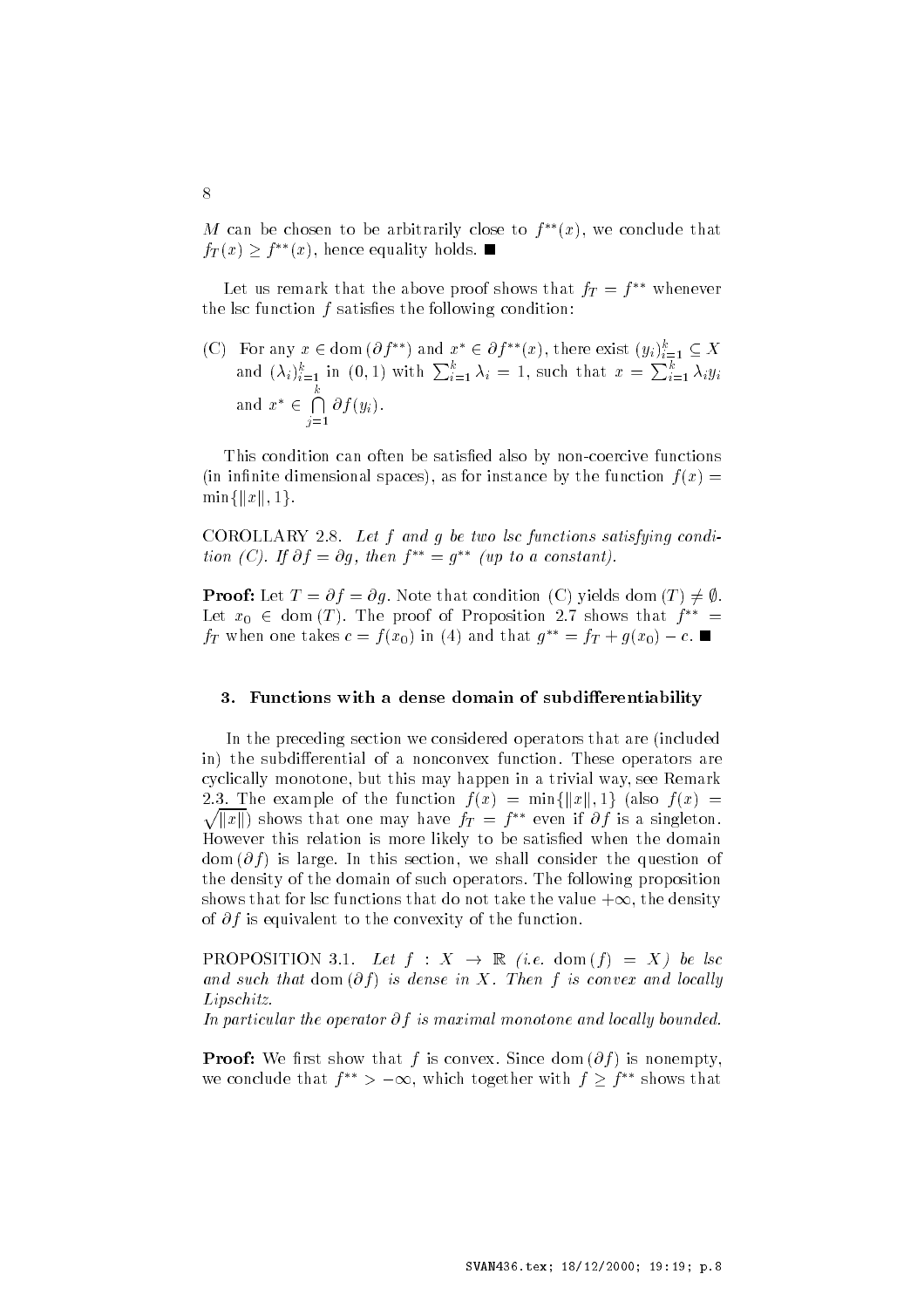$X = \text{dom}(f) \subseteq \text{dom}(f^{**})$ . It follows that the convex function  $f^{**}$  is continuous-

We now show that the functions <sup>f</sup> and <sup>f</sup> coincide- One observes that  $f(x) = f^{**}(x)$ , for every  $x \in \text{dom}(\partial f)$ . Take now any x in X. Our assumption implies the existence of a sequence  $\{w_h\}_h$  in dom  $\{v_f\}_h$  such that  $(x_n) \to x$ . Since  $f^{**}(x_n) = f(x_n)$ , for  $n \in N$ , f is lsc and  $f^{**}$  is continuous we get

$$
f^{**}(x) = \liminf_{n} f^{**}(x_n) = \liminf_{n} f(x_n) \ge f(x) \ge f^{**}(x)
$$

Inus  $f = f$  . For the last assertion see Theorem 2.25 and Theorem - in  e-g-

we do not have  $\alpha$  in the assumption dom  $\{f\}$  in the above proposition can be omitted- The following corollary shows that this assumption is not necessary if  $X = \mathbb{R}^n$ . In this case it becomes a part of the conclusionsof the conclusions.<br>COROLLARY 3.2. Let  $f : \mathbb{R}^n \to \mathbb{R} \cup \{+\infty\}$  be lsc and such that

dom  $\{0\}$  is dense in  $\mathbb{R}^n$ . Then dom  $\{1\}^n \equiv \mathbb{R}^n$  and the function fits  $convex$  and locally  $Lipschitz$ .

**Proof:** We have dom  $(\partial f) \subset$  dom  $(f^{**})$ , so dom  $(f^{**})$  is also dense in  $\mathbb{R}^n$ . Since dom (*I* ) is convex, it follows that dom (*I* )  $\equiv$   $\mathbb{R}^n$ , nence f is continuous-

Arguing as in the last part of the proof of Proposition - we con clude again that <sup>f</sup> is convex and continuous-

However the following example shows that lower semicontinuity as sumption cannot se dropped even in the case in **a**d.

**Example:** Consider the indicator function  $i_D$  of any dense subset  $D$ of  $\mathbb{R}$ :

$$
i_D(x) = \begin{cases} 0 & \text{if } x \in D, \\ +\infty & \text{if } x \notin D. \end{cases}
$$

We note that this function is lsc on its domain, without being lsc in the whole space (unless  $D = \mathbb{R}$ ). Moreover, for every  $x \in D$ , we have  $\partial i_D(x) = \{0\}$ , hence  $D \subseteq \text{dom}(\partial i_D)$ . However the function  $i_D$  is not convex- -

Let us now give an innite dimensional version of Corollary - by  $\mathbf{m}$  and  $\mathbf{m}$  are additional assumption on the operator  $\mathcal{O}_I$  . The shall say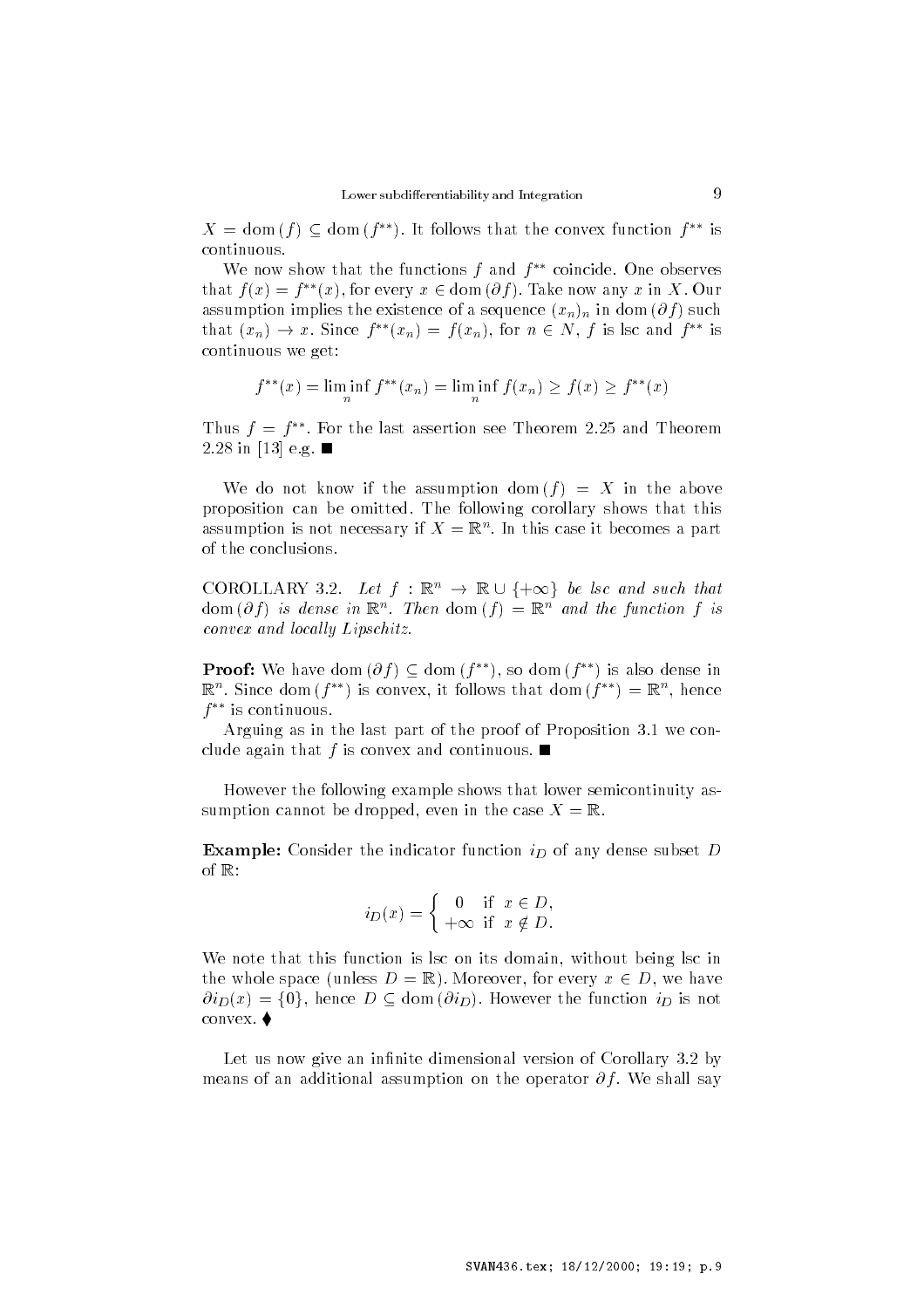that an operator  $T : X \to 2^{X^*}$  has a *(locally) bounded selection on its* domain, if for every  $x_0 \in X$  there exists  $M > 0$  and  $\rho > 0$  such that:

$$
\forall z \in \text{dom}(T) \cap B_{\rho}(x_0), \exists z^* \in T(z) : ||z^*|| \le M \tag{16}
$$
  
LEMMA 3.3. Let  $f : X \to \mathbb{R} \cup \{+\infty\}$  be a lsc function such that

dom for factor and  $\alpha$  from a local democratic one one one one one of the selection one of the selection one  $\alpha$  and f  $\alpha$  is the function for  $\alpha$  is the function  $\alpha$  is the function of  $\alpha$ 

 $\blacksquare$  . See, Hot assume that  $\sigma$  is the selection selection in the second selection in the selection of  $\sigma$ on dom  $\{0\}$  and it  $p > 0$  and  $M > 0$  be as in  $\{10\}$ . We show that the function f is Lipschitzian on the interior  $intB_{\rho}(x_0)$  of  $B_{\rho}(x_0)$  with constant at most M. Indeed take any  $x, y \in \text{int}B_{\rho}(x_0)$ . Since dom  $(\partial f)$ is dense on X, there exists a sequence  $(x_n)_{n\in N}$  in dom  $(\partial f)\cap B_\rho(x_0)$ and  $x_n^* \in \partial f(x_n)$ , with  $||x_n^*|| \leq M$ , such that  $(x_n) \to x$ . From (1) we nost M. Indeed take any  $x, y \in \text{int}B_{\rho}(x_0)$ . Since  $X$ , there exists a sequence  $(x_n)_{n \in N}$  in dom  $(\partial f)$   $(x_n)$ , with  $||x_n^*|| \leq M$ , such that  $(x_n) \to x$ . From conclude that  $f(x_n) \leq f(y) + x_n^*(x_n - y)$ . Since f is lsc, taking the limit as  $n \to +\infty$  we get

$$
f(x) \le f(y) + M \|x - y\| \tag{17}
$$

Since (17) holds for all y in  $intB_{\rho}(x_0)$ , choosing y in dom  $(f)$  we con- $\alpha$  is a since  $\alpha$  is a since  $\alpha$  is arbitrary in interplay we conclude that  $\int h \, dt \, dt = \int f(x) \, dx$  on  $\int f(x) \, dx$  is Lipschitz on  $\mathrm{int}B_{\rho}(x_0).$ 

If now  $\partial f$  has a bounded selection on dom  $(\partial f)$ , taking  $\rho = +\infty$  we conclude that  $f$  is Eipschitz-

We now state the following corollary.

We now state the following corollary.<br>COROLLARY 3.4. Let  $f : X \to \mathbb{R} \cup \{+\infty\}$  be a lsc function. The following statements are equivalent is dom in the motion in the mind of the moderned selection on one  $\alpha$  -  $\alpha$  -  $\alpha$  -  $\beta$  $\lceil \cdot v \rceil$  and  $\lceil \cdot v \rceil$  is and  $\lceil \cdot v \rceil$  is local and  $\lceil \cdot v \rceil$  and  $\lceil \cdot v \rceil$  $\lceil \cdots \rceil$  dom f is convex and local local local local local local local local local local local local local local local local local local local local local local local local local local local local local local local loc

**Proof:** The implications  $(iii) \rightarrow (ii) \rightarrow (i)$  are obvious. The implication (i)  $\rightarrow$  (iii) follows from Lemma 3.3 and Proposition 3.1.  $\overline{\phantom{a}}$ 

In this section we endeavor to complete results of the literature concerning quasiconvex functions and their lower subdifferentials, in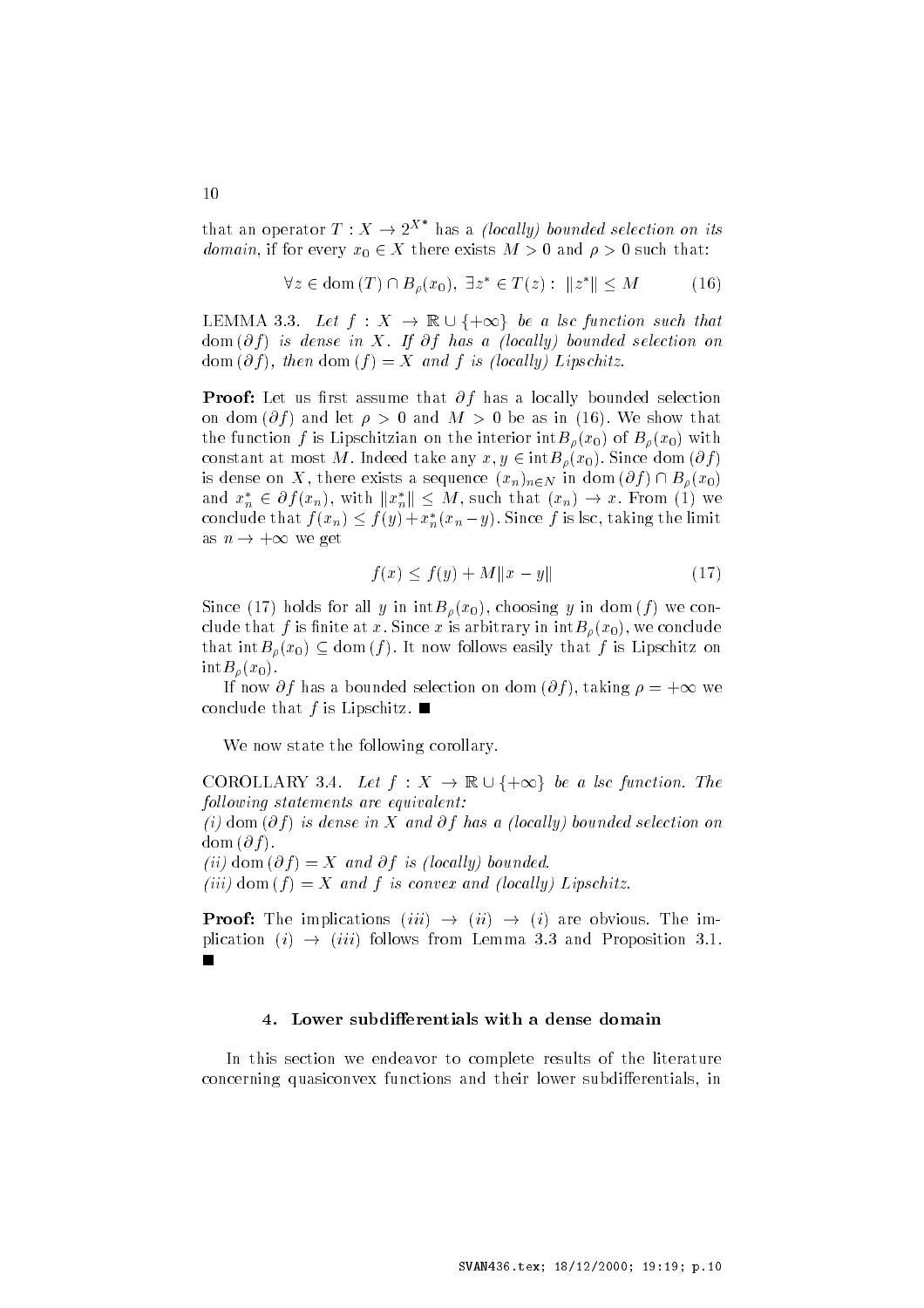order to reveal and the print with the characterization of Corollary - The Corollary - The Corollary - The Corollary - The Corollary - The Corollary - The Corollary - The Corollary - The Corollary - The Corollary - The Cor order to reveal analogies with the characterization of Corollary 3.4. We<br>recall that a function  $f: X \to \mathbb{R} \cup \{+\infty\}$  is called quasiconvex, if its sublevel sets  $S_{\lambda}(f) := \{x \in X : f(x) \leq \lambda\}$  are convex for  $\lambda \in \mathbb{R}$ , or equivalently, if for any  $x, y \in X$  and  $t \in [0, 1]$  the following inequality

$$
f(tx+(1-t)y) \le \max\{f(x), f(y)\}.
$$

We first state the following lemma concerning the lower subdifferential  $\sigma$   $\cdot$  (denned in (2) or (5)). We omit its proof, since it is similar to the proof the Lemma - contract of Lemma - contract of Lemma - contract of Lemma - contract of Lemma - contract of proof of Lemma 3.3.<br>LEMMA 4.1. Let  $f: X \to \mathbb{R} \cup \{+\infty\}$  be a lsc function such that

 $\phi$  and  $\phi$  is a local  $\alpha$  is the operator  $\phi$  is the assembly countable to  $\phi$ selection on dom  $\{0, 1\}$ , then dom  $\{1\} \equiv \Lambda$  and f is flocally Lipschitz.

The theorem that follows is analogous to  $\mathcal{L}$ 

The theorem that follows is analogous to Corollary 3.4.<br>
THEOREM 4.2. Let  $f : X \to \mathbb{R} \cup \{+\infty\}$  be a lsc function. The following assertions are equivalent:  $\{i\}$  dom  $\{i\}$  is dense on  $\Lambda$  and  $\theta \uparrow \tau$  has a bounded selection on  $\text{dom}(O \setminus I)$ .  $\{u\}$  o  $\rightarrow$  1 nus a bounded selection on  $\Lambda$ . iiii f is duasiconvecting  $\mathbf{r}$  and  $\mathbf{r}$  and  $\mathbf{r}$  and  $\mathbf{r}$  and  $\mathbf{r}$ 

**Proof:** The equivalence  $(ii) \longleftrightarrow (iii)$  was proved in [9] (see Corollary 3.3). Implication  $(ii) \rightarrow (i)$  is obvious. For  $(i) \rightarrow (iii)$  we first apply Lemma I. To conclude that I is Lipschitz- in particular the sublevel in  $\sigma$  is  $\sigma$  or f have nonempty interior, whenever  $\alpha > \min$  for now follows  $\ldots$  . The proposition  $\ldots$ ,  $\ldots$  for  $\lceil x \rceil$  and  $\lceil x \rceil$  is quasiconvex.  $\blacksquare$ 

<u>result extends the following theorem - in a non-Lipschitzian case the</u>orem - in a non-Lipschitzian case of the s and is comparable to Corollary 3.4. However implication  $(iii) \rightarrow (ii)$ does not hold in general, as shown by the example below. does not hold in general, as shown by the example below.<br>PROPOSITION 4.3. Let  $f: X \to \mathbb{R} \cup \{+\infty\}$  be a lsc function. Among

the following statements one has  $(ii) \rightarrow (i) \rightarrow (iii)$ .  $\{i\}$  dom  $\{i\}$  is dense and  $i\in I$  has a locally bounded selection on  $q$  om  $q \circ t$  - $\{u\}$  o  $\leq$  -  $\upmu$  as a locally bounded selection on  $\Lambda$ .  $\left[ \ldots \right]$  and  $\left[ \ldots \right]$  is and  $\left[ \ldots \right]$  and local linear recently between If the restriction of f to its sublevel sets is Lipschitzian, then the above statements are equivalent.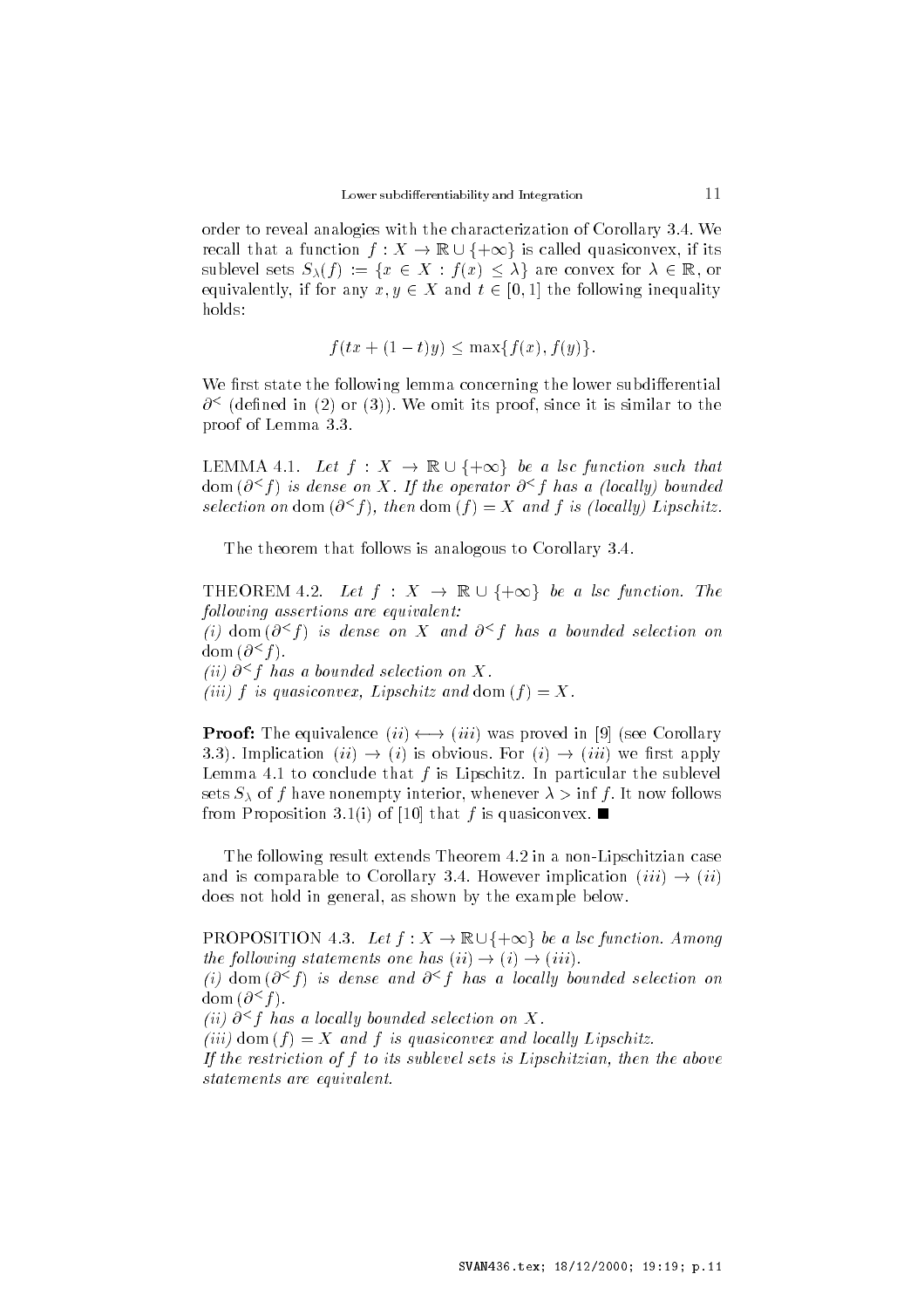**Proof:** Implication  $(ii) \rightarrow (i)$  is obvious. If  $(i)$  holds, then using Lemma fix we conclude that dom f is and f is locally Eighten from reposition of the state follows that follows the dependent city neutro- $(iii)$  holds.

Let us now wooding that f is quasiconvex, continuous and we if  $\mu$  is the set and for any  $\lambda \in \mathbb{R}$  the restriction of f to  $S_{\lambda} := \{x \in X : f(x) \leq \lambda\}$  is a lipschitz function of constant  $\kappa$ , for some  $\kappa > 0$ . We show that  $\sigma \gamma$ has a bounded selection on  $S_\lambda$ .

Indeed, consider any  $x_0 \in S_\lambda$ . If  $f(x_0) = \inf f$ , then  $0 \in \partial^{\leq} f(x_0)$ .  $\mathbf{r}_i$  is that f  $\mathbf{r}_i$  is a supposed that f  $\mathbf{r}_i$  is  $\mathbf{r}_i$  . The summatrix  $\mathbf{r}_i$ crosed convert set  $S_f(x_0)$  has a nonempty interior-separating ints  $f(x_0)$ from  $\{x_0\}$ , we obtain a functional  $z^* \in X^*$ , with  $||z^*|| = 1$  such that  $z^*(x) < z^*(x_0)$ , for all  $x \in \text{int}S_{f(x_0)}$ . It is easily seen that  $x_0$  is minimizer of f on the half space  $\{y \in X : z^*(y) \ge z^*(x_0)\}$ . Set  $x_0^* = kz^*$ .

Claim:  $x_0^* \in \partial^{\leq} f(x_0)$ .

[*Proof of the Claim:* Suppose that  $x_0^* \notin \partial^{\leq} f(x_0)$ . It follows from (2) that for some  $x \in S_{f(x_0)}^{\leq}$  we have  $f(x_0) - f(x) > x_0^*(x_0 - x)$ .<br>Given any  $\varepsilon > 0$ , we may find  $y \in X$  such that  $x_0^*(y) = x_0^*(x_0)$  and  $x_0$ Given any  $\varepsilon > 0$ , we may find  $y \in X$  such that  $x_0^*(y) = x_0^*(x_0)$  and  $x_0^*(y-x)+\varepsilon \geq ||x_0^*|| ||y-x|| = k||y-x||$ . Since f is continuous, we can ind some x- in the segment  $x, y$  such that  $f(x) = f(x_0)$ . We easily get that  $x_0^*(x'-x) + \varepsilon \ge k||x'-x||$ . Since  $f(x_0) - f(x) > x_0^*(x_0 - x) =$ find some x' in the segment  $[x, y]$  such that  $f(x') = f(x_0)$ . We easily<br>get that  $x_0^*(x'-x) + \varepsilon \ge k||x'-x||$ . Since  $f(x_0) - f(x) > x_0^*(x_0 - x) =$ <br> $x_0^*(y-x) > x_0^*(x'-x)$ , it follows that  $f(x') - f(x) > k||x'-x|| - \varepsilon$ . Since  $\varepsilon$  is arbitrary, we have contradicted the fact that f is Lipschitz  $\sum_{i=1}^{\infty}$  ( $x_0$ ) when constant  $\alpha$ .

 $S$ ince  $\alpha$ <sub>i</sub> is arbitrary in  $\beta$ <sub>A</sub> (and since  $\beta$ , is arbitrary  $\beta$ ), we have shown that dom  $\{O^+I\}$  =  $\Lambda$ . Moreover, the continuity assumption of  $\{iii\}$ ensures that for any  $x \in X$  and  $\lambda > f(x)$  there exists  $\varepsilon > 0$  such that  $B_{\varepsilon}(x) \subset S_{\lambda}$ . If k' is the Lipschitz constant of f on  $S_{\lambda}$ , the previous claim asserts that  $\theta \wedge f$  has a selection on  $D_{\varepsilon}(x)$  which is (horm) bounded by  $\kappa$  .  $\blacksquare$ 

**Remark:** The claim of the preceding proof relies heavily on techniques employed in the corollary - in the corollary - in the corollary - in the corollary - in the corollary - in the corollary - in the corollary - in the corollary - in the corollary - in the corollary - in the corollary - in t [12]) in order to prove the equivalence  $(ii) \longleftrightarrow (iii)$  in Theorem 4.2 if  $\Lambda = \mathbb{R}^+$ . In nitle dimensions it has been shown in Cororally 4.20 of  $\sim$  is invertion and following a proposition - is notably which is informacted and  $\sim$ (that is for all  $\lambda \in \mathbb{R}$ , the set  $S_{\lambda}$  is compact), then f is everywhere lower subdilierentiable, that is dom  $\{O^*\}\equiv\mathbb{R}^+$ . Note that the assumptions  $\mathcal{L}$  is inference and dom f  $\mathcal{L}$  in the space  $\mathcal{L}$  can the space  $\mathcal{L}$ be written as a countable union of compact sets, hence it is finite an the other hand and an easy compactness are the other hand and compactness are an easy compactness are as a that if condition *(iii)* holds and f is inf-compact, then the restriction of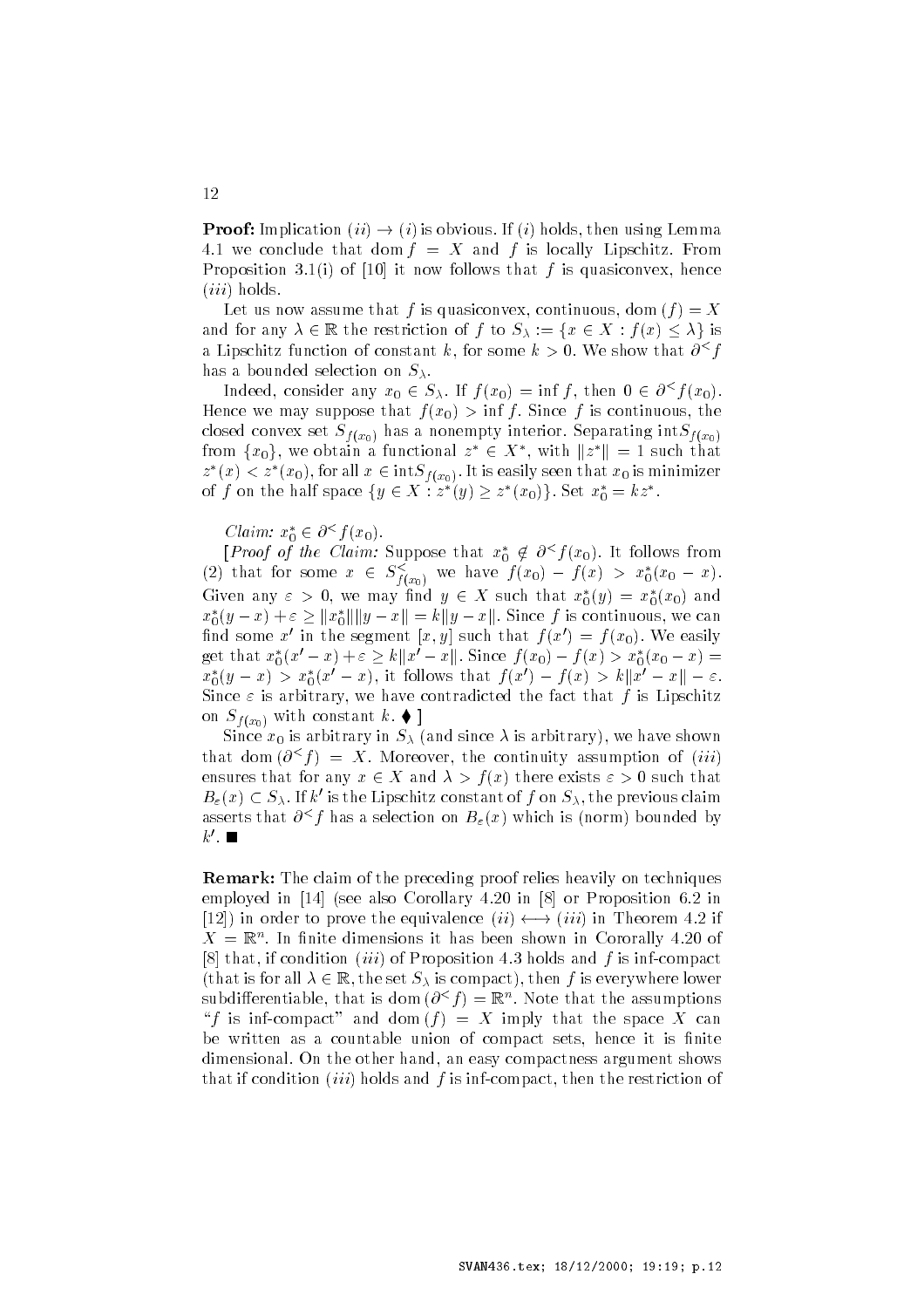f to the sublevel sets is a Lipschitz function. Hence I reposition the can be seen as an extension of  $\mathbb{R}^n$  . The innite dimension of  $\mathbb{R}^n$ which also establishes the existence of a locally bounded selection.

, our cannot expect a characterization similar to Theorem - and the Theorem following example shows that, without additional assumptions, a locally Lipschitz quasiconvex function  $\bar{r}$  may have its subdimerential  $\theta \restriction \bar{r}$ everywhere empty-

**Example:** Let  $X = \mathbb{R}$  and consider the quasiconvex function  $f : \mathbb{R} \to$  $\mathbb{R}$ , with  $f(x) = \begin{cases} -x^2 & \text{if } x < 0 \\ 0 & \text{if } x > 0 \end{cases}$ .  $x \text{ if } x \geq 0$  is the is easy to see that f is locally Lipschitz, but  $\partial^{\leq} f(x) = \emptyset$ , for all  $x \in \mathbb{R}$ .

### - Integration by means of the lower subdierential

In this section we consider again the problem of integrating a mul tivalued operator, by relaxing this time the assumption on  $f$  (to be  $q$ uasiconvex instead of being convex, and by taking  $\sigma$  to be the lower subdifferential  $\theta$  . We also replace accordingly cyclic monotonicity with a certain point sacra property that we can  $\sum_{i=1}^{\infty}$  with  $\sum_{i=1}^{\infty}$ erty yields the construction of a lsc quasiconvex function  $g_T$  in a way reminiscent to the construction of the lsc convex function  $f_T$  in (4) by means of Denition -i- We show that a cyclically monotone operator fulfills  $(L(x))$  at any point  $x \in \text{dom}(T)$ . Conversely, if an operator satisfies  $(L(x))$  at every point of its domain, then it is cyclically  $\mathbf{m}$  and  $\mathbf{m}$  speaking  $\mathbf{m}$  is the property property  $\mathbf{m}$  is the property  $\mathbf{m}$ to be understood as a pointwise version of cyclic monotonicity-

DEFINITION 5.1. An operator  $T: X \to 2^{X^*}$  is said to have property  $(L(x_0))$  with respect to some  $x_0 \in \text{dom}(T)$ , if for any  $n \geq 1$ , any  $x_1, x_2, ..., x_n \in \text{dom}(T)$  and any  $x_i^* \in T(x_i)$  for  $i = 0, 1, ..., n$ , one has:

$$
\min \left\{ x_1^*(x_2 - x_1) + x_0^*(x_1 - x_0) \dots \right\} \times \left\{ x_n^*(x_0 - x_n) + \sum_{i=0}^{n-1} x_i^*(x_{i+1} - x_i) \right\} \le 0
$$

It follows easily that if  $T$  is cyclically monotone (see Definition  $\blacksquare$ ...,,,, and it satisfies  $\Box$ ,,,,,, at every point of its domaint  $\blacksquare$  its following lowing proposition shows that the converse is also true

**PROPOSITION** 5.2. If T satisfies  $(L(x))$  for every  $x \in \text{dom}(T)$ , then  $\mathbf{r}$  is cyclically monotoned.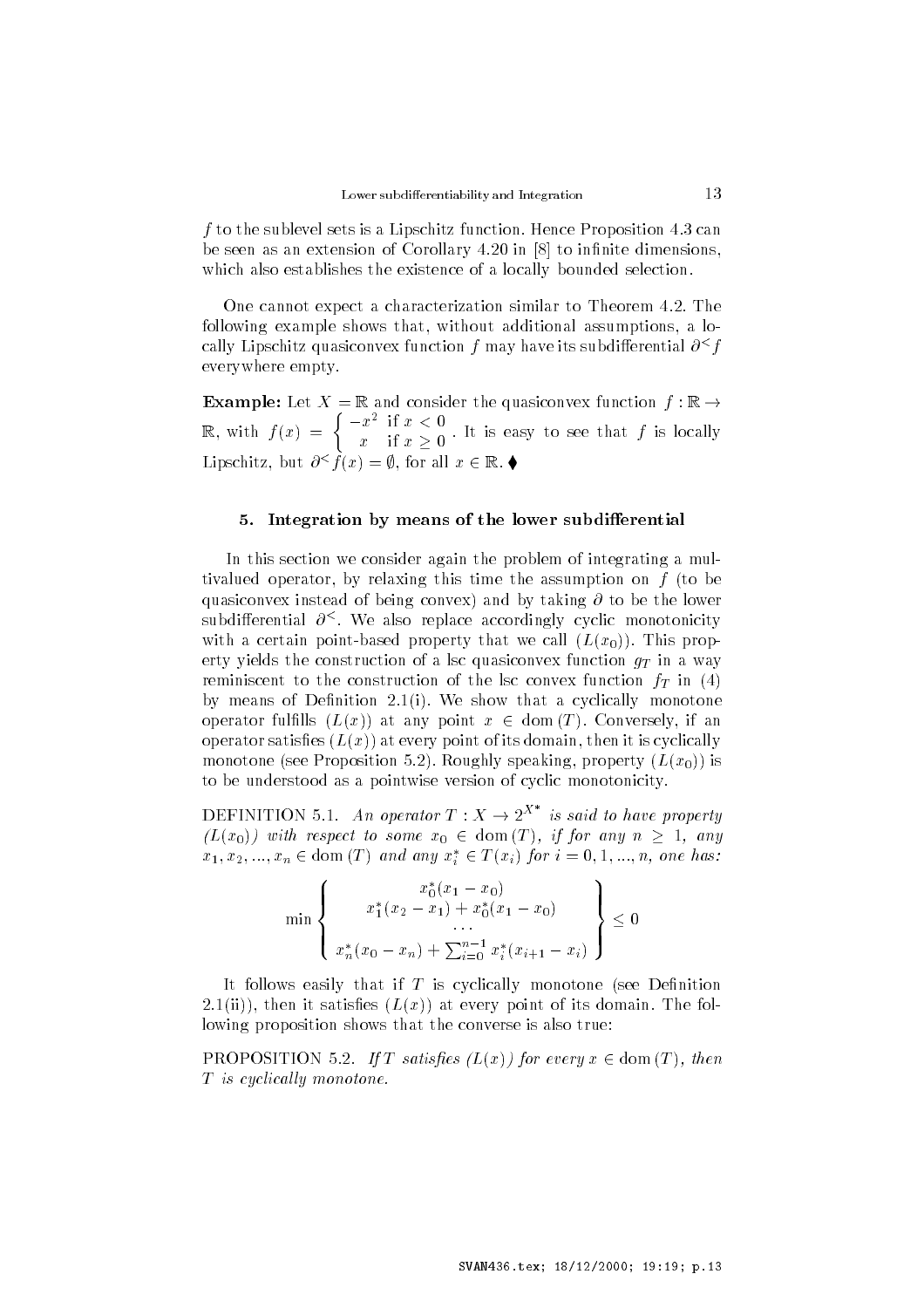**If you** puppose that I is not cyclically inchested that there exist  $n \geq 2$  and  $x_0, x_1, ..., x_{n-1}$  in X and  $x_0^* \in T(x_0), x_1^* \in T(x_1), ..., x_{n-1}^* \in$  $\mathcal{L} \left( \mathcal{L} \right)$  is settled to the setting  $\mathcal{L} \left( \mathcal{L} \right)$ 

$$
\sum_{i=0}^{n-1} x_i^*(x_{i+1} - x_i) > 0
$$
\n(18)

For  $i = 0, 1, ..., n - 1$  and for  $j = i \pmod{n}$  (i.e.  $j = nm + i$  for some  $m \in N$ ) we set  $\beta_j = x_i^*(x_{i+1} - x_i)$ , so that (18) can be rewritten:

$$
\sum_{j=0}^{n-1} \beta_j > 0 \tag{19}
$$

Thus, there exists some  $h_1 \in \{0, 1, ..., n-1\}$  such that  $\beta_{h_1} > 0$ . Since the operator T satisfies  $L(x_{h_1})$ , there exists some  $k \in \{h_1+1, h_1+1\}$  $\{0, 1, ..., n-1\}$  such that  $\beta_{h_1} > 0$ . Since<br>), there exists some  $k \in \{h_1 + 1, h_1 + \dots\}$  $2, ..., h_1 + n$  such that

$$
\sum_{j=h_1}^k \beta_j \le 0 \tag{20}
$$

Note that the fact that  $k \neq h_1 + n$  is ensured by (19). Taking now k to be the largest integer in  $\{h_1+1, h_1+2, ..., h_1+n-1\}$  such that  $(20)$  $k$  satisfied we conclude that  $\beta_{h+1} > 0$  . Setting now  $\beta_{h} > 0$ proceeding like this, we define inductively a strictly increasing sequence  $(h_q)_{q=1}^{\infty}$  such that for any  $q\geq 1$  we have  $\beta_{h_q}>0$  and

$$
\sum_{i=h_q}^{h_{q+1}-1} \beta_i \le 0 \tag{21}
$$

Since the sequence  $(h_q \pmod{n}_{q \in N}$  has an accumulating point, we can find  $p > q \ge 1$  such that  $h_p = h_q + mn$ , for some  $m \in N$  (i.e.  $h_{\eta}$  by the density is the following equality.

$$
\sum_{i=h_q}^{h_{q+1}-1} \beta_i + \sum_{i=h_{q+1}}^{h_{q+2}-1} \beta_i + \dots + \sum_{i=h_{p-1}}^{h_p-1} \beta_i = \sum_{i=h_q}^{h_p-1} \beta_i = m \sum_{i=0}^{n-1} \beta_i
$$

which is not possible in view of  $\mathcal{A}$  and  $\mathcal{A}$ 

**Remark:** Considering for instance the operator  $T : \mathbb{R} \to 2^{\mathbb{R}}$  given by  $T(0) = \{0\}$  and  $T(x) = [-1, 1]$ , if  $x \neq 0$ , it is easy to see that T satisfies  $\mu$  property  $\mu$  ( $\omega$ ),  $\mu$  for  $\omega_0$   $\omega$ , writing comparison.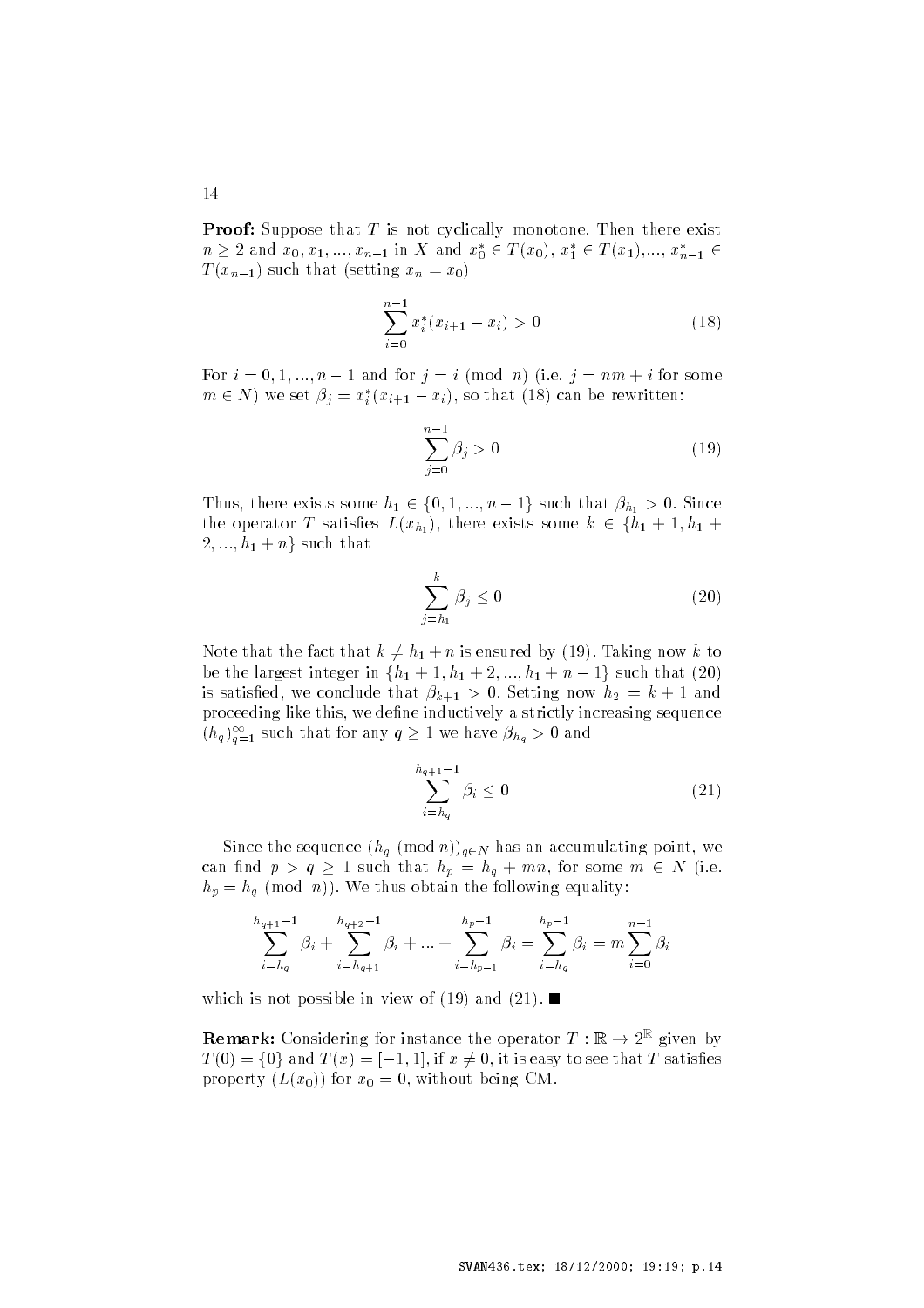Motivated by (4) we consider the following function  $g_T : X \to \mathbb{R} \cup$  $\{+\infty\}$ :

$$
g_T(x) = c + \sup \min \left\{ x_1^*(x_2 - x_1) + x_0^*(x_1 - x_0) \dots \right\}
$$
  

$$
x_n^*(x - x_n) + \sum_{i=0}^{n-1} x_i^*(x_{i+1} - x_i) \right\}
$$
 (22)

where  $c$  is an arbitrary constant and the supremum is taken over all  $n \in N$ , (and for  $n > 0$ ) all finite sequences  $(x_i)_{i=1}^n \in \text{ dom}(T)$  and all  $x_i^* \in T(x_i^*)$ , for  $i = 0, 1, ..., n$ . Note that the choice  $n = 0$  in the above supremum yields  $g_T(x) \geq \sup x^*_0$  $x_0 \in I(x_0)$  $x_0^*(x-x_0) + c$ . In particular

 $g_T(x) > -\infty$ , for all  $x \in X$ .

Since  $g_T$  is represented as a supremum of a family of subaffine continuous functions (i.e. of functions of the form  $x \to \min \{c, x^*(x) + b\},\$ where  $b, c \in \mathbb{R}$ , it follows that it is quasiconvex and lower semicontinuous. Comparing (4) and (22) one notes that  $g_T(x) \leq f_T(x)$ , for every  $x \in X$ .

 $\mathcal{T}$  theorem is analogous to  $\mathcal{T}$  theorem is analogous to Theorem is analogous to Theorem -

 $\blacksquare$  is a larger  $\blacksquare$  if  $\blacksquare$  if  $\blacksquare$  if  $\blacksquare$  if  $\blacksquare$  is the convex of the convex of the convex of the convex of the convex of the convex of the convex of the convex of the convex of the convex of the convex o function g such that  $T(x_0) \subset \partial g(x_0)$  and for all  $x \in X$ ,  $T(x) \subset \partial^{\leq} g(x)$ .

 $\blacksquare$   $\blacksquare$   $\blacksquare$   $\blacksquare$   $\blacksquare$   $\blacksquare$   $\blacksquare$   $\blacksquare$   $\blacksquare$   $\blacksquare$   $\blacksquare$   $\blacksquare$   $\blacksquare$   $\blacksquare$   $\blacksquare$   $\blacksquare$   $\blacksquare$   $\blacksquare$   $\blacksquare$   $\blacksquare$   $\blacksquare$   $\blacksquare$   $\blacksquare$   $\blacksquare$   $\blacksquare$   $\blacksquare$   $\blacksquare$   $\blacksquare$   $\blacksquare$   $\blacksquare$   $\blacksquare$   $\blacks$ and  $x_1 = x_0$ ) that  $g_T(x_0) = c$ , hence as observed before, for any  $x \in X$ and any  $x_0^* \in T(x_0)$  we have

$$
x_0^*(x - x_0) + g_T(x_0) \le g_T(x)
$$

which shows that  $x_0^* \in \partial g_T(x_0)$ .

Let  $x^* \in T(x)$ . For any  $M < g_T(x)$ , there exist  $n \geq 0$  and (for  $n > 0$ )  $x_1, x_2, ..., x_n \in X$ ,  $x_0^* \in T(x_0), x_1^* \in T(x_1), ..., x_n^* \in T(x_n)$  such that

$$
M < c + \min \left\{ \begin{array}{c} x_0^*(x_1 - x_0) \\ x_1^*(x_2 - x_1) + x_0^*(x_1 - x_0) \\ \vdots \\ x_n^*(x - x_n) + \sum_{i=0}^{n-1} x_i^*(x_{i+1} - x_i) \end{array} \right\}.
$$
 (23)

In particular, setting  $x_{n+1}$  , we part considering simultaneously the cases  $n = 0$  and  $n > 0$ ), one gets  $M < \sum_{i=0}^{n} x_i^*(x_{i+1} - x_i) + c$ . For any  $y \in X$ , and adding to both sides of this inequality the quantity  $x^*(y-x)$  we obtain:

$$
M + x^*(y - x) < \sum_{i=0}^n x_i^*(x_{i+1} - x_i) + x^*(y - x) + c. \tag{24}
$$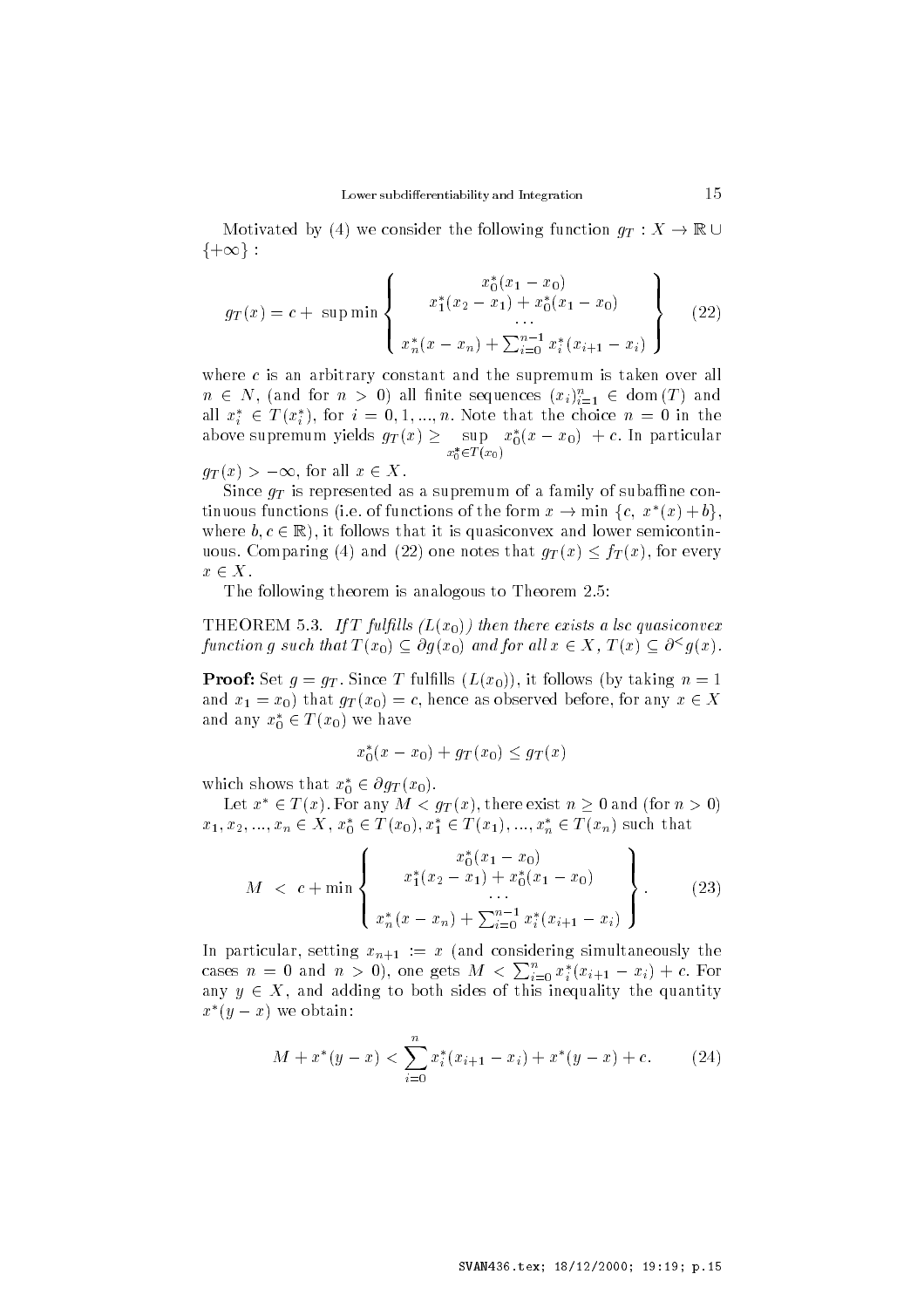Combining  $(23)$  and  $(24)$  and taking the minimum we obtain:

$$
\min\{M, M + x^*(y - x)\} \le c + \min\left\{\begin{array}{l} x_0^*(x_1 - x_0) \\ x_1^*(x_2 - x_1) + x_0^*(x_1 - x_0) \\ \cdots \\ x_n^*(x - x_n) + \sum_{i=0}^{n-1} x_i^*(x_{i+1} - x_i) \\ x^*(y - x) + \sum_{i=0}^{n} x_i^*(x_{i+1} - x_i) \end{array}\right\}
$$

 $\mathcal{N}$  and the right  $\mathcal{N}$   $\mathcal{N}$  is the right hand side of the preceding inequality is always less than or equal to  $g_T(y)$  and since M can be arbitrarily close to  $g_T(x)$ , combining (3) we conclude that  $x^* \in \partial^{\leq} g_T(x)$ . This nishes the proof of  $\sim$ 

**Remarks: 1.** If one omits the inclusion  $T(x_0) \subseteq \partial g(x_0)$  in the above statement (i.e. replaces it by  $T(x_0) \subset \partial^{\leq} g(x_0)$ ), then the remaining conclusion holds trivially, since one can take for  $q$  the constant function.  $\blacksquare$  International  $\blacksquare$  or  $\blacksquare$  international selection at the selection at the selection at the selection at the selection at the selection at the selection at the selection at the selection at the selection at the least in a dense subset of II then the function  $q$  (of Theorem of) will be locally Lipschitz- This is an immediate consequence of Theorem - resp- Proposition --

where the following converse to  $\mathbb{R}^n$  and  $\mathbb{R}^n$  are to Theorem - Theorem - Theorem - Theorem - Theorem - Theorem - Theorem - Theorem - Theorem - Theorem - Theorem - Theorem - Theorem - Theorem - Theorem - Theorem

**PROPOSITION** 5.4. For any function f and any  $x_0 \in \text{dom}(f)$ , the PROPOSITION 5.4. For any function f and any  $x_0 \in \text{dom}(f)$ , the operator  $T : S^{\leq}_{f(x_0)} \cup \{x_0\} \to 2^{X^*}$  given by  $T(x) = \partial^{\leq} f(x)$  fulfills  $(L(x_0)).$ 

**Proof:** The result follows from the fact that for any  $x \in S^<_{f(x_0)}$  and any  $x_0^* \in T(x_0)$  one has  $x_0^*(x-x_0) \leq 0$ .

Note that Proposition - is similar to Lemma - the di erence Note that Proposition 5.4 is similar to Lemma 2.4, the difference<br>being the domain of the operator  $(S_{f(x_0)}^{\lt} \cup \{x_0\}$  instead of the whole space  $X$ ).

Property  $(L(x_0))$ , introduced in the present section, is a logical step from cyclic monotonicity and the FM subdifferential to the lower subdiscussed and Proposition - and Proposition - and Proposition - and Proposition - and Proposition - and Proposition property. However, given a function f with  $\partial f(x_0) \neq \emptyset$ , Proposition 5.4 , and the continues of the behavior of the behavior of the operator of the operator of the operator of the operator of the operator of the operator of the operator of the operator of the operator of the operator of the ope

$$
T(x) = \begin{cases} \partial^{\leq} f(x) & \text{if } x \neq x_0, \\ \partial f(x_0) & \text{if } x = x_0, \end{cases}
$$
 (25)

on the whole space, but only on the strict level set  $S_{\hat{f}(x_0)}$ . This is clearly shown by the following example

16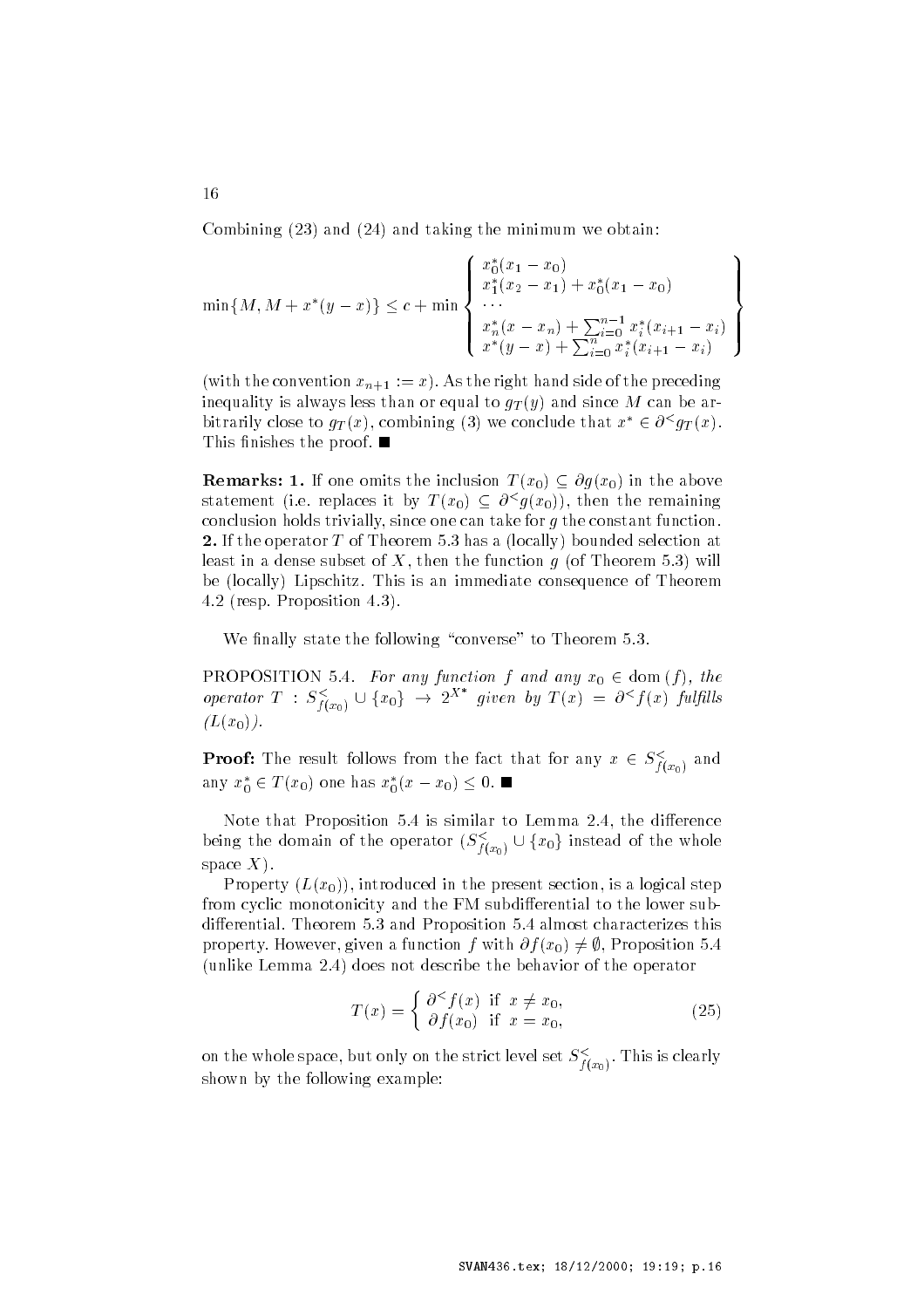**Example:** Let  $f : \mathbb{R} \to \mathbb{R}$  be given by:

$$
\Rightarrow \mathbb{R} \text{ be given by:}
$$
  

$$
f(x) = \begin{cases} -1 & \text{if } x \le -1, \\ x & \text{if } x > -1. \end{cases}
$$

Then the operator T defined in  $(25)$  is given as follows:

$$
T(x) = \begin{cases} \{1\} & \text{if } x = 0, \\ [1, +\infty) & \text{if } x \in (-1, 0) \cup (0, +\infty), \\ \mathbb{R} & \text{if } x \le -1. \end{cases}
$$

It is easy to see considering the points  $x_{0}$  and  $y_{1}$  are  $z_{2}$  and  $z_{3}$  $\ldots$  . Then  $\ldots$  satisfy  $\ldots$ 

## - Characterization of operators that are contained in the lower subdifferential of a function

In this section we introduce the property  $(R(x_0))$  aiming at describing the above operator  $\mathbf{r}$  (see  $\mathbf{r}$ ), in the whole space-rituation,  $\mathbf{r}$ this property is weaker than  $(L(x_0))$ , we show that operators fulfilling  $\sum_{i=1}^{\infty}$  can still be integrated  $\sum_{i=1}^{\infty}$  in the sense of Theorem 3.3). This show that any operator satisfying  $(R(x))$  at every point of its domain. is monotone-

DEFINITION 6.1. An operator  $T: X \to 2^{X^*}$  is said to have property  $(R(x_0))$  with respect to some  $x_0 \in \text{dom}(T)$ , if for any  $n \geq 1$ , for any  $x_1, x_2, ..., x_n \in \text{dom}(T)$  and any  $x_i^* \in T(x_i^*)$  for  $i = 0, 1, ..., n$ , one has:

$$
x_0^*(x_1 - x_0) + \sum_{i=1}^{n-1} \{x_i^*(x_{i+1} - x_i)\}^- + \{x_n^*(x_0 - x_n)\}^- \le 0 \qquad (26)
$$

where  $\{x_i^*(x_{i+1} - x_i)\}^- := \min \{x_i^*(x_{i+1} - x_i), 0\}.$ 

Denition 
- is in the same spirit as Denition - and Denition -i- In particular every operator that satises Lx also satises  $\mathcal{L}_{\mathcal{L}}$  . The following example shows that the converse is not true.

**Example:** Let  $T : \mathbb{R} \to 2^{\mathbb{K}}$  be such that  $T(0) = \{1\}$ ,  $T(1) = \{2\}$ ,  $T(2) = \{1\}$  and  $T(x) = \emptyset$  elsewhere. One can verify that T has property  $\sum_{i=1}^{\infty} \binom{m}{i}$  is  $\sum_{i=1}^{\infty} \binom{m}{i}$  in  $\sum_{i=1}^{\infty} \binom{m}{i}$ 

In this example one may observe that the operator  $T$  does not satisfy  $\left( \begin{array}{c} \text{Irr}(w) \\ \text{Irr}(w) \end{array} \right)$  at every point of its domain  $\left( \text{Irr}(w)$  at the point  $w_0$  at  $\text{Irr}(w)$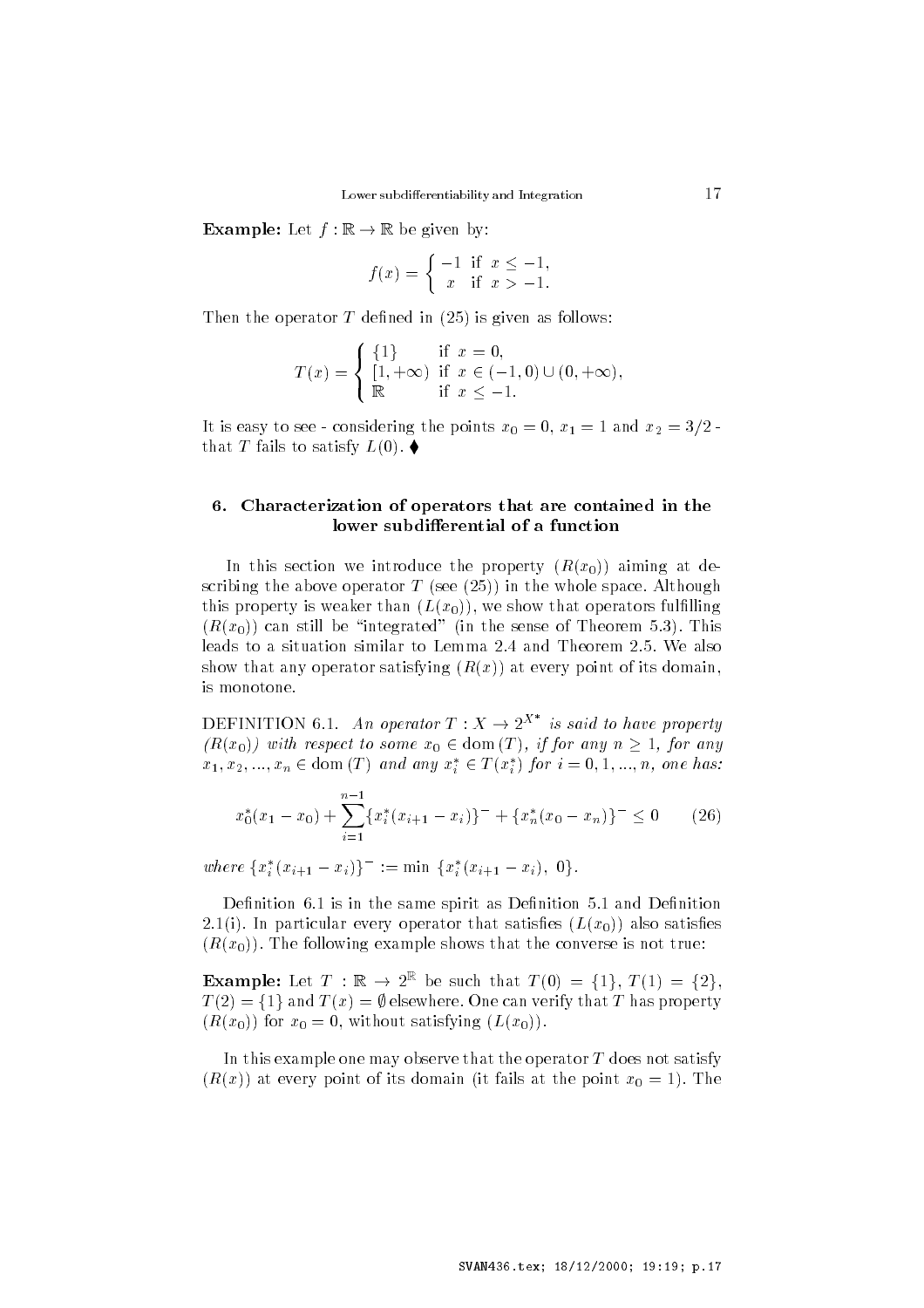following proposition (together with the fact that for one dimensional spaces cyclic monotonicity and monotonicity coincide  e-g- gives an explanation for this-

 $\mathcal{L}$  and  $\mathcal{L}$  because the contract  $\mathcal{L}$  full large  $\mathcal{L}$  and  $\mathcal{L}$  are every point of its domain, then  $T$  is monotone.

**Proof:** Take any  $x, y \in X$ ,  $x^* \in T(x)$ ,  $y^* \in T(y)$  and assume that

$$
x^*(y-x) + y^*(x-y) > 0 \tag{27}
$$

Interchanging the roles of x and y, we may suppose that  $y^*(x-y) > 0$ .  $\mathbf{r}$  and  $\mathbf{r}$  and  $\mathbf{r}$  and  $\mathbf{r}$  and  $\mathbf{r}$  and  $\mathbf{r}$  and  $\mathbf{r}$  and  $\mathbf{r}$  $x^*(y-x) \leq 0$ . Taking now  $n=1$ ,  $x_0=y$  and  $x_n=x$ , relation (26) leads to a contradiction with -

COROLLARY 6.3. If  $X = \mathbb{R}$ , then T fulfills  $(R(x))$  for all  $x \in \text{dom}(T)$ if, and only if,  $T$  is cyclically monotone.

The following theorem characterizes the class of operators that sat isfy property  $(R(x_0))$ .

THEOREM 6.4. The operator T satisfies  $(R(x_0))$  for some  $x_0 \in \text{dom}(T)$ if, and only if, there exists a lsc quasiconvex function  $h_T$  such that  $T(x_0) \subseteq \partial h_T(x_0)$  and  $T(x) \subseteq \partial^{\leq} h_T(x)$ , for all  $x \in X$ .

 $\mathbb{R}$  recent  $\{x_i\}$  because the that  $\mathbb{R}$  satisfies  $\{x_i\}_{i=1}^N$  we some point  $x_i$ of its domain. We consider the following function  $h_T: X \to \mathbb{R} \cup \{+\infty\}$  $\mathbb{R}^n$  is first assume that T satisfies  $(R(x_0))$  at some point  $x_0$ <br>We consider the following function  $h_T : X \to \mathbb{R} \cup \{+\infty\}$ given by

$$
h_T(x) = c + \sup \left\{ x_0^*(x_1 - x_0) + \sum_{i=1}^n \{ x_i^*(x_{i+1} - x_i) \}^-\right\}, \qquad (28)
$$

where  $x_{n+1}$  ,  $x_1$  is an arbitrary constant and the supremum is taken over all  $n \in N$ , all choices  $x_1, x_2, ..., x_n \in \text{dom}(T)$  and all  $x_i^* \in T(x_i^*)$ for  $i = 0, 1, ..., n$ , we make here the convention that the choice  $n =$ 0 in the above supremum is acceptable and corresponds to the term  $\sup x_0^*(x-x_0) + c.$ 

 $x_0 \in I$  ( $x_0$ )

 $\cdots$  is easy to see that  $n_1$  is no and quasiconvex-from Denition on  $\cdots$ above, we conclude that  $h_T(x_0) \leq c$ , and in fact  $h_T(x_0) = c$ . It follows directly from (28) that for every  $x \in X$  we have

$$
h_T(x) \ge \sup_{x_0^* \in T(x_0)} (x_0^*, x - x_0) + c = \sup_{x_0^* \in T(x_0)} (x_0^*, x - x_0) + h_T(x_0)
$$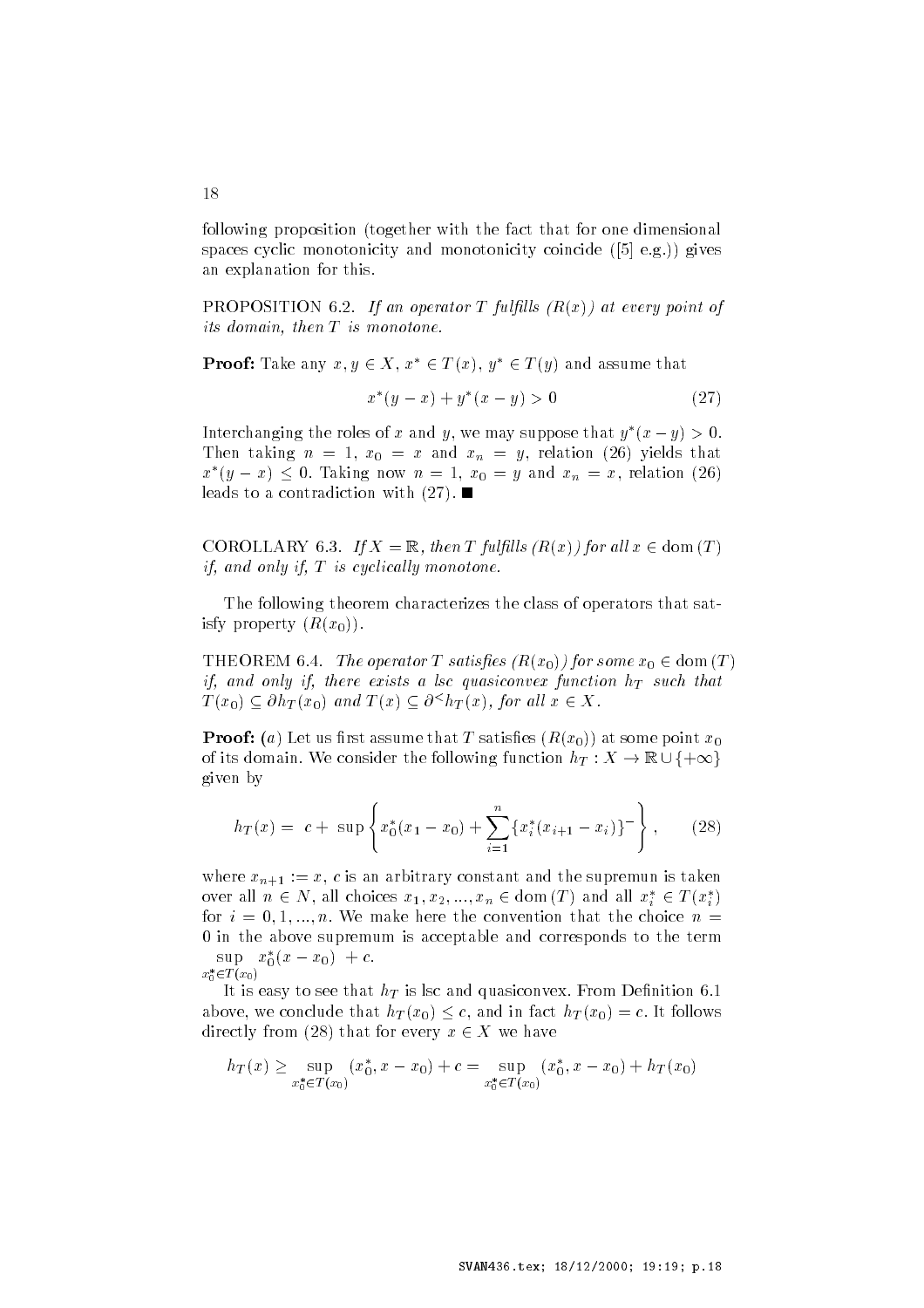which in view of (1) ensures that  $T(x_0) \subseteq \partial h_T(x_0)$ . Let now any  $x \in X$  and  $x^* \in T(x)$ . For  $M < h_T(x)$ , (28) shows that there exist  $n \in N$ ,  $x_1, x_2, ..., x_{n+1} := x \in X$  and  $x_0^* \in T(x_0)$ ,  $x_1^* \in T(x_1),..., x_n^* \in T(x_n)$  such that

$$
c + x_0^*(x_1 - x_0) + \sum_{i=1}^{n-1} \{x_i^*(x_{i+1} - x_i)\}^- + \{x_n^*(x - x_n)\}^- > M \quad (29)
$$

(If  $n = 0$ , then we have  $c + x_0^*(x - x_0) > M$ ). For any  $y \in X$ , setting  $x_{n+1} := x$ , adding to both sides of (29) the quantity  $\{x^*(y-x)\}$  (and considering simultaneously the cases  $n = 0$  and  $n \geq 0$ ), we obtain

$$
c + x_0^*(x_1 - x_0) + \sum_{i=1}^n \{x_i^*(x_{i+1} - x_i)\}^- + \{x^*(y - x)\}^- > M + \{x^*(y - x)\}^-
$$
\n(30)

We note that the left side of (30) is always less than or equal to  $h_T(y)$ . Since M can be chosen arbitrarily close to  $h_T(x)$ , we conclude from  $(30)$  that:

$$
h_T(y) \ge \min\left\{\n \begin{array}{c}\n h_T(x) \\
 x^*(y-x) + h_T(x)\n \end{array}\n \right\}.
$$
\n(31)

It now follows from (3) that  $x^* \in \partial^{\leq} h_T(x)$ . We conclude that for every  $x \in X$ ,  $T(x) \subseteq \partial^{\leq} h_T(x)$ .

(b) Given any function f with  $\partial f(x_0) \neq \emptyset$  we consider the multivalued operator

$$
T(x) = \begin{cases} \frac{\partial^{\leq} f(x)}{\partial f(x_0)} & x = x_0. \\ \end{cases}
$$
 (32)

For any  $x_0^* \in T(x_0)$  and any  $x_1 \in \text{dom}(T)$  we have:

$$
f(x_1) - f(x_0) \ge x_0^*(x_1 - x_0) \tag{33}
$$

Furthermore, for any  $x_i \in \text{dom}(T)$ ,  $x_i^* \in T(x_i)$  and any  $x_{i+1} \in X$ , we conclude from  $(32)$  and  $(3)$  that

$$
f(x_{i+1}) - f(x_i) \ge \min \{x_i^*(x_{i+1} - x_i), 0\} \tag{34}
$$

Considering any finite cycle  $\{x_0, x_1, ..., x_n, x_{n+1} := x_0\}$  in dom (T) and any choice  $x_i^* \in T(x_i)$ , for  $i = 0, 1, ..., n$ , we conclude from (33) and  $(34)$  that:

$$
x_0^*(x_1 - x_0) + \sum_{i=1}^n \{x_i^*(x_{i+1} - x_i)\}^- \le 0
$$
 (35)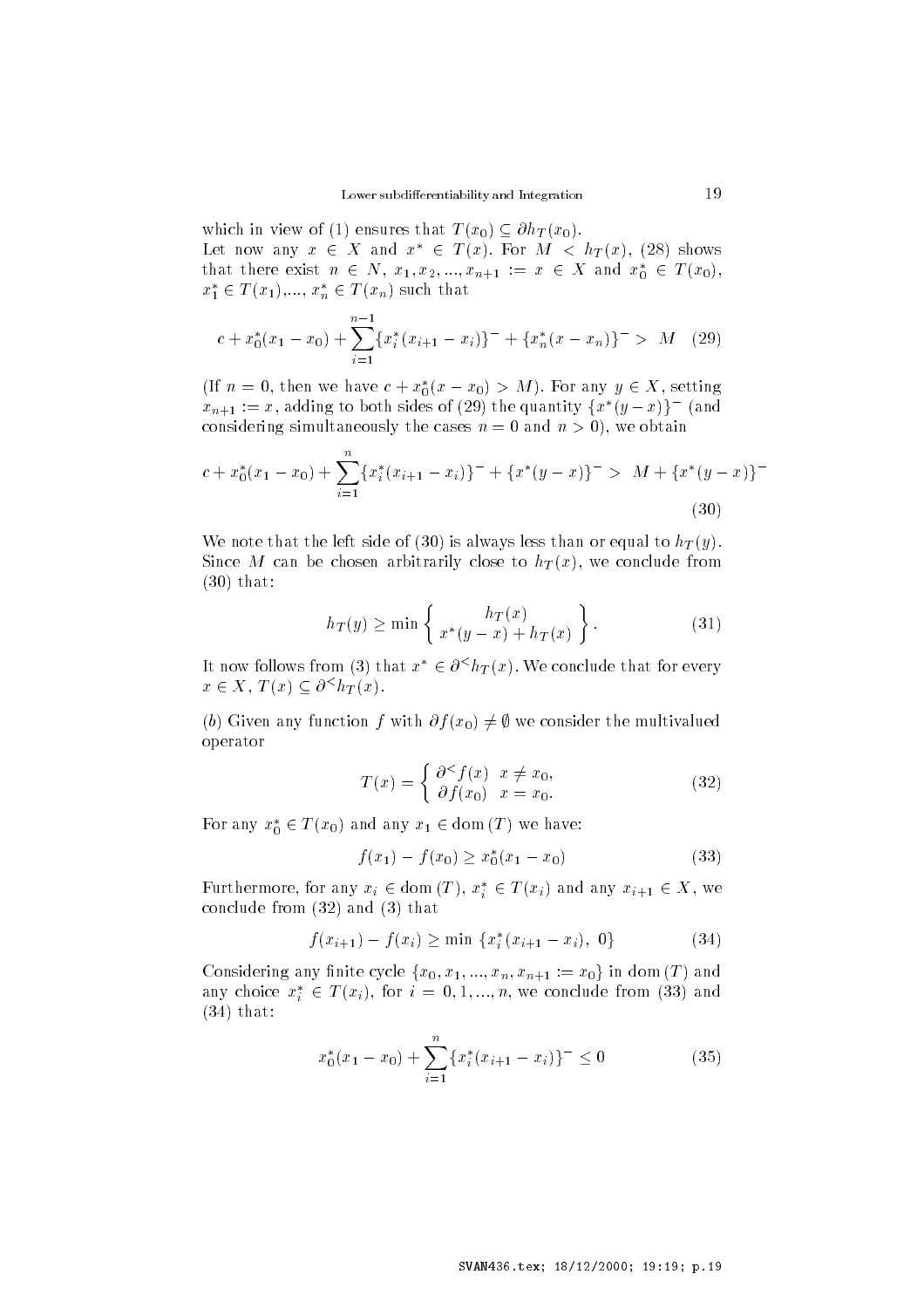which shows (see Denition  $\sigma(\mathbf{r})$  virus T satisfies  $\{\mathbf{r}_i(\omega_i)\}\$ .

The observation that property  $(R(x_0))$  is inherited by smaller operators (in the sense of the inclusion of graphs) finishes the proof.

The above theorem gives a characterization of the class of operators that satisfy  $\{x_0, w_0\}$ ,  $\pm$  ne situation is analogous to the one correspond ing to the class of cyclically monotone operators as described by Lemma

### Remarks

 $\blacksquare$ . Since property  $\{x_0, w_0\}$  entails  $\{x\}$  while  $\blacksquare$  is can be defined as duced as a consequence of the only if  $\mathcal{L}_{\mathcal{A}}$ also note that, as was the case in Theorem 5.3, the inclusion  $T(x_0) \subset$  $\mathcal{L}_{\text{ref}}(x_0)$  is an essential part of Theorem stri

- Using Theorem - or Proposition - we may conclude that the quasiconvex function  $h_T$  constructed in the above proof is (locally) Lipschitz whenever the operator  $T$  has a (locally) bounded selection in a dense subset of  $X$ .

**3.** If there exists  $x_0 \in \text{dom}(T)$  such that  $T(x_0) = \{0\}$ , then the  $\alpha$ bove construction leads to the constant function  $n_1$  , of met us observe that this situation cannot appear if  $T$  is given by  $(32)$  unless  $\partial f(x_0) = \{0\}.$ 

 $\sim$  0.10 may wonder whether the analogy between  $\sim$   $\sim$   $\sim$   $\sim$ cally monotone, and  $\{x_0, w_0\}$  operators can go any further-reducing starting from an arbitrary function f with  $\partial f(x_0) \neq \emptyset$ , one may define an operator  $\pm$  or the class  $\{x_0, x_0, \ldots, x_n\}$  is the class  $\{0, \ldots, 0, \ldots\}$ relation (= 5) (respectively consider the later of the later through the later through the later through the l  $t$  is the languarity of the line for convex function  $f_{II}$  and  $f_{II}$  and  $f_{II}$ for a respectively. In the case we have the cases we have the cases we have  $\mathbf{r} = \mathbf{r} \cdot \mathbf{r}$ 

$$
x_0^*(x - x_0) \le h_T(x) \le f_T(x) \le f(x) \tag{36}
$$

It is easily seen that if f is affine, then the functions  $h_T$ ,  $f_T$  and f coinclus (incurse the constant  $f(x_{i,j})$  is is also hile when  $\mathbf{r}_{j}$  is convex  $\frac{1}{\sqrt{1}}$  and  $\frac{1}{\sqrt{1}}$  and  $\frac{1}{\sqrt{1}}$  coincide  $\frac{1}{\sqrt{1}}$  . The function  $\frac{1}{\sqrt{1}}$ does not coincide with  $f$  and in particular - unlike the convex case - the operator  $T$  defined in  $(25)$  does not uniquely determine the function f. A comparison of (4), (22) and (28) yields  $h_T \leq g_T \leq f_T$ . In the following example we show that if T is defined by  $(25)$ , the functions  $h_T$  and  $g_T$  are in general strictly majorized by f.

20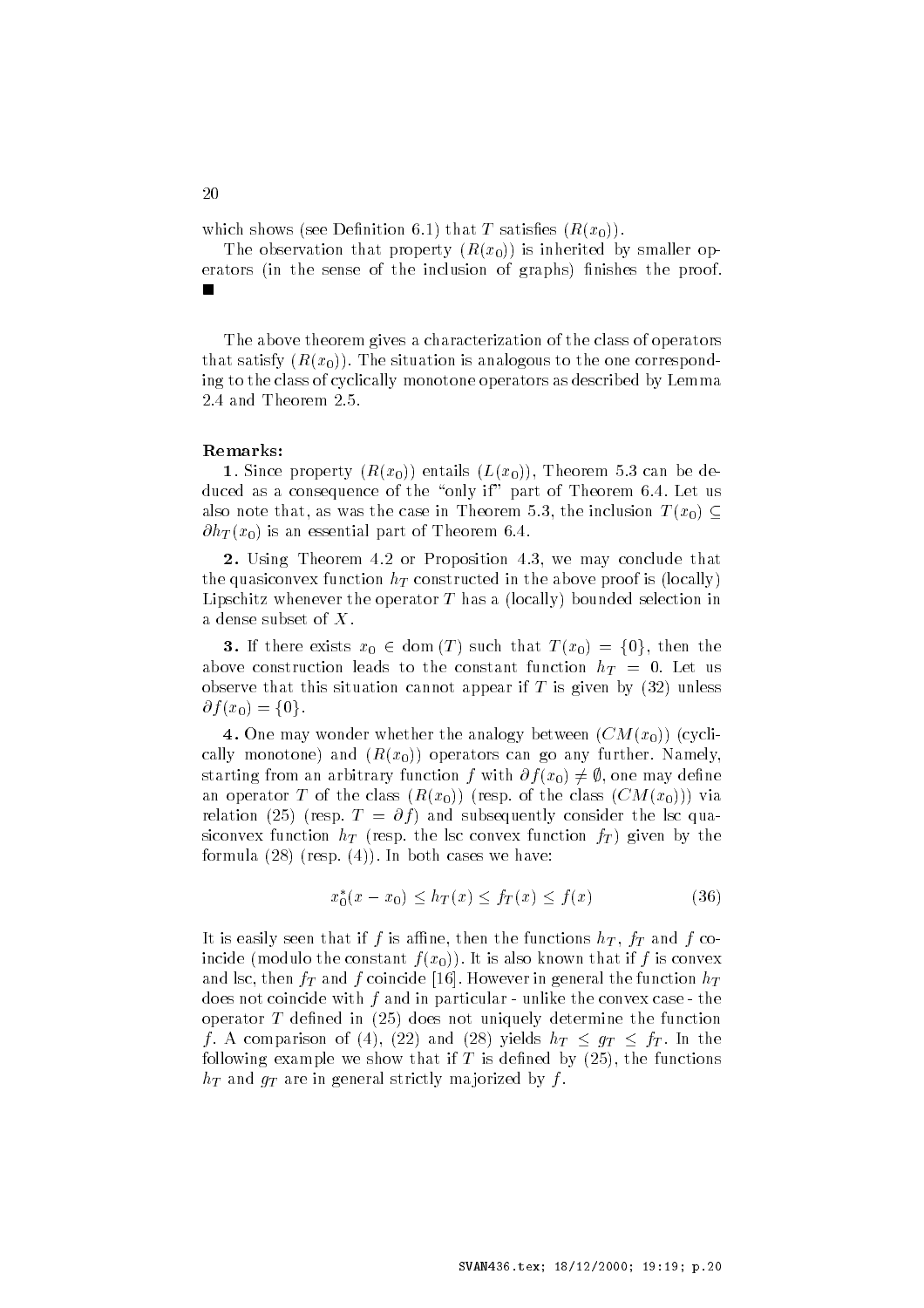Lower subdifferentiability and Integration 21<br> **Example:** Consider the function  $f : \mathbb{R} \to \mathbb{R}$  given by  $f(x) = |x+1| - 1$ .  $\mathbf{r}$  for  $\mathbf{r}$  and  $\mathbf{r}$  is given as follows.

$$
T(x) = \begin{cases} [1, +\infty) & \text{if } x \in (-1, 0) \cup (0, +\infty), \\ \{1\} & \text{if } x = 0, \\ \mathbb{R} & \text{if } x = -1, \\ (-\infty, -1] & \text{if } x < -1, \end{cases}
$$

hence the constructions (22) and (28) lead to functions  $q_T$  and  $h_T$ :

$$
g_T(x) = h_T(x) =
$$
\n
$$
\begin{cases}\nx & \text{if } x > -1, \\
-1 & \text{if } x \le -1.\n\end{cases}
$$

Remark As pointed out by the referee, the results of this paragraph and the integration procedure of Rockafellar  $(16)$  can both be seen as particular cases of the following scheme

Consider a general function  $b: X \times X \times X^* \rightarrow \mathbb{R}$ . Then for any particular cases of the following scheme:<br>Consider a general function  $b : X \times X \times X^* \to \mathbb{R}$ . Then for any<br>function  $f : X \to \mathbb{R} \cup \{+\infty\}$  let us define the b-subdifferential  $\partial^b f$ :  $X \to 2^{X^*}$  by

$$
\partial^b f(x) = \{ x^* \in X^* : f(y) \ge f(x) + b(x, y, x^*), \text{ for all } y \in X \}. \tag{37}
$$

Further, given an operator  $T : X \to 2^{X^*}$  and a point  $x_0$  in dom  $(T)$ , define the  $b(x_0)$ -property as follows: For any  $x_1, x_2, ..., x_n \in X$  and any  $x_0^* \in T(x_0), x_1^* \in T(x_1), ..., x_n^* \in T(x_n)$ 

$$
\sum_{i=0}^{n} b(x_i, x_{i+1}, x_i^*) \le 0,
$$
\n(38)

where the convention  $x_{n+1}$  and  $x_0$  is decay from if  $x$  has this property. adapting the procedure of Rockafellar (in [16]) we can construct a function  $f_T$  in such a way that  $T \,\subset\, \partial^b f_T$ . The function  $f_T$ , being a supremum of functions of the form  $p(x, y, x)$ , will enjoy a certain property based on  $\sigma(\cdot, \cdot, \cdot)$ , that we can beconvexity. In the light of this general scheme the conclusions of Theorem - and Theorem 
- may read in a unified way as follows:

T has  $b(x_0) \iff T \in \partial^b f_T$ , for some b-convex function  $f_T$ .

Note that Theorem 2.5 corresponds to the case  $b(x, y, x^*) = x^*(y - y)$  $x)$ , where one recovers in (37) the definition of the Fenchel-Moreau subdifferential and in  $(38)$  the definition of cyclic monotonicity (see  $D$  chintered  $I$   $\{I\}$  is the case of  $\sigma$  convexity is equivalent to convexity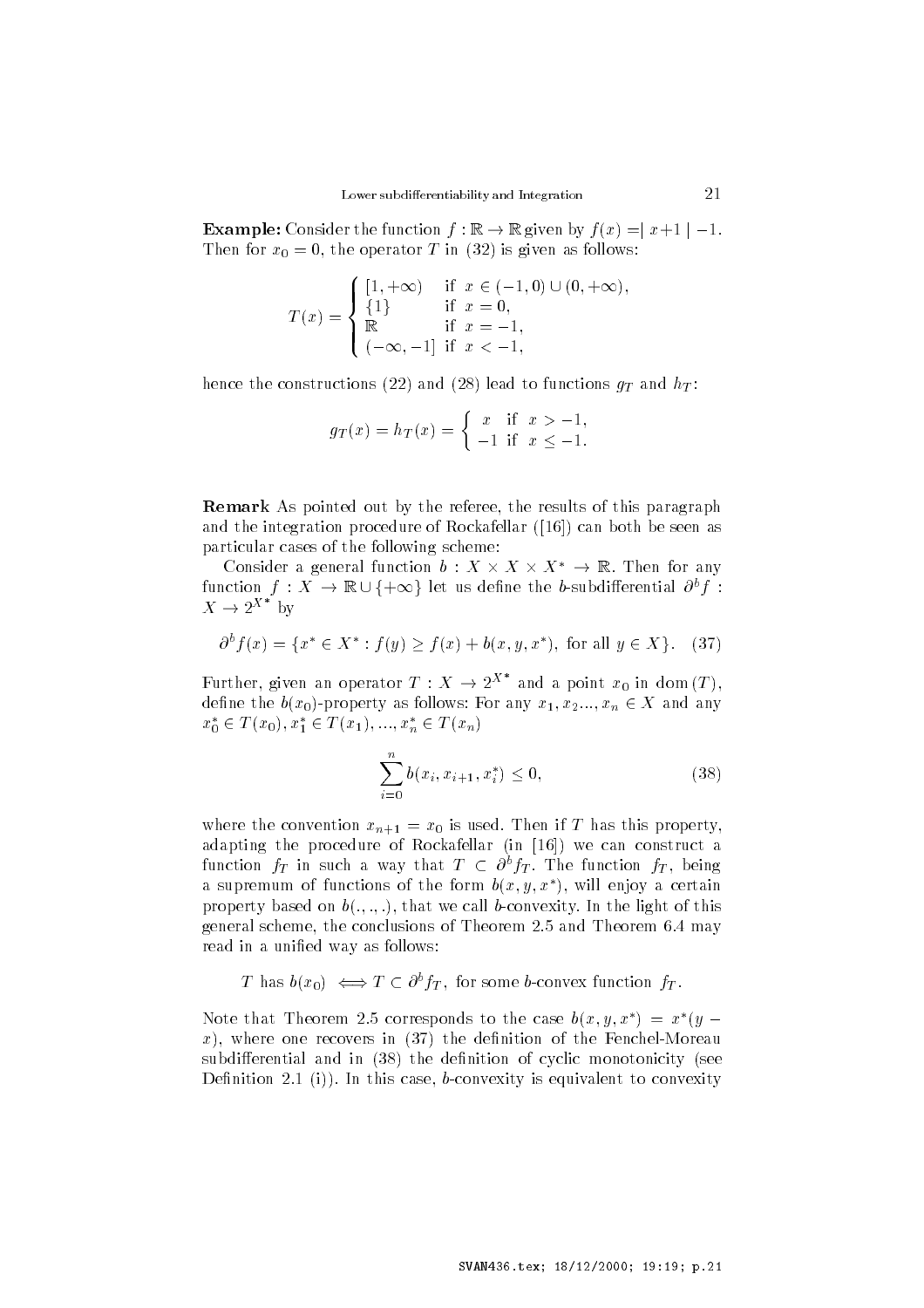plus is a corresponding to the other hand theorem  $\mathcal{C}$  is the other hand  $\mathcal{C}$  and  $\mathcal{C}$ to the choice

$$
b(x, y, x^*) = \begin{cases} x^*(y - x) & \text{if } x = x_0 \\ \min\{x^*(y - x), 0\} & \text{if } x \neq x_0 \end{cases}
$$

where (38) is the considered  $R(x_0)$  property, and b-convexity is nothing less than lower semicontinuity and quasiconvexity-

**Question:** The class of operators fulfilling  $(R(x))$  at every point of their domain is located between monotone and cyclically monotone operators see Propositions - 
- and comments after Denition 
-- However we do not know which of these inclusions is strict.

Acknowledgment: The research of the second author was supported by the TMR postdoctoral grant  $\mathbf{C}$ are grateful to Record and N-Hadison for fruitful discussions for fruitful discussions and for having read the preliminary version of the manuscript and to the referees for their constructive remarks-

### References

- Aussel D Corvellec J N  Lassonde M Subdi erential Characterization of  $\mathcal{A}$  and  $\mathcal{A}$  and  $\mathcal{A}$  and  $\mathcal{A}$  and  $\mathcal{A}$  and  $\mathcal{A}$  and  $\mathcal{A}$  and  $\mathcal{A}$
- $\mathbf H$  . The subdivision  $\mathbf H$  is the subdivision of the subdivision of the subdivision of the closed  $\mathbf H$ convex hull of a function SIAM J Math Anal - -- -
- 3. Borwein, J., Moors, W. & Shao, Y., Subgradient representation of multifunctions J Austral Math Soc Series B - - -
- 4. Clarke, F. H., Optimization and Nonsmooth Analysis, Wiley Interscience, New York New York 
-
- . Danimilian, ee erentials and subdivisation and the method convex and generalized convex and for any cyclicity  $\mathbf{F}(\mathbf{F})$  and  $\mathbf{F}(\mathbf{F})$  and  $\mathbf{F}(\mathbf{F})$  and  $\mathbf{F}(\mathbf{F})$  and  $\mathbf{F}(\mathbf{F})$  and  $\mathbf{F}(\mathbf{F})$  and  $\mathbf{F}(\mathbf{F})$  and  $\mathbf{F}(\mathbf{F})$  and  $\mathbf{F}(\mathbf{F})$  and  $\mathbf{F}(\mathbf{F})$  and  $\mathbf{F}(\mathbf{F})$
- Hassouni A Op erateurs quasimonotones applications a certains problemes variationnels These Universites These University Paul Sabatier Toulouse - Toulouse - Toulouse - Toulouse - Tou
- $7.$ Janin, R., Sur des multiapplications qui sont des gradients généralisés, C. R. acado a cada serie I - Serie I - Serie I - Serie I - Serie I - Serie I - Serie I - Serie I - Serie I - Serie I
- martinezh ar gant de en la dan de ablez den en den en deze de en de en la de la de Mathematical Optimization K H Ho mann et als 
Eds International Series of a military component mathematics and mathematical mathematics of the second mathematics of the second math
- martinezh e angloù ar er en ennenn a romanoglouin, e an envez e ennenn an e functions SIAM Journal of Optimizations SIAM Journal of Optimization of Optimization of Optimization of Optimi
- $10.$ martinez de la contradición de la contradición de la contradición de la contradición de la contradición de la c analysis J Convex Analysis  - - -
- Penot, J.-P., Generalized convexity in the light of nonsmooth analysis, Recent  $11.$ Developments in Optimization, R. Durier and C. Michelot (eds.), Lecture Notes in Economics and Mathematics and Systems (Second) and Secondary Verlag Berlines and Systems and Systems and Systems and Systems and Systems and Systems and Systems and Systems and Systems and Systems and Systems and System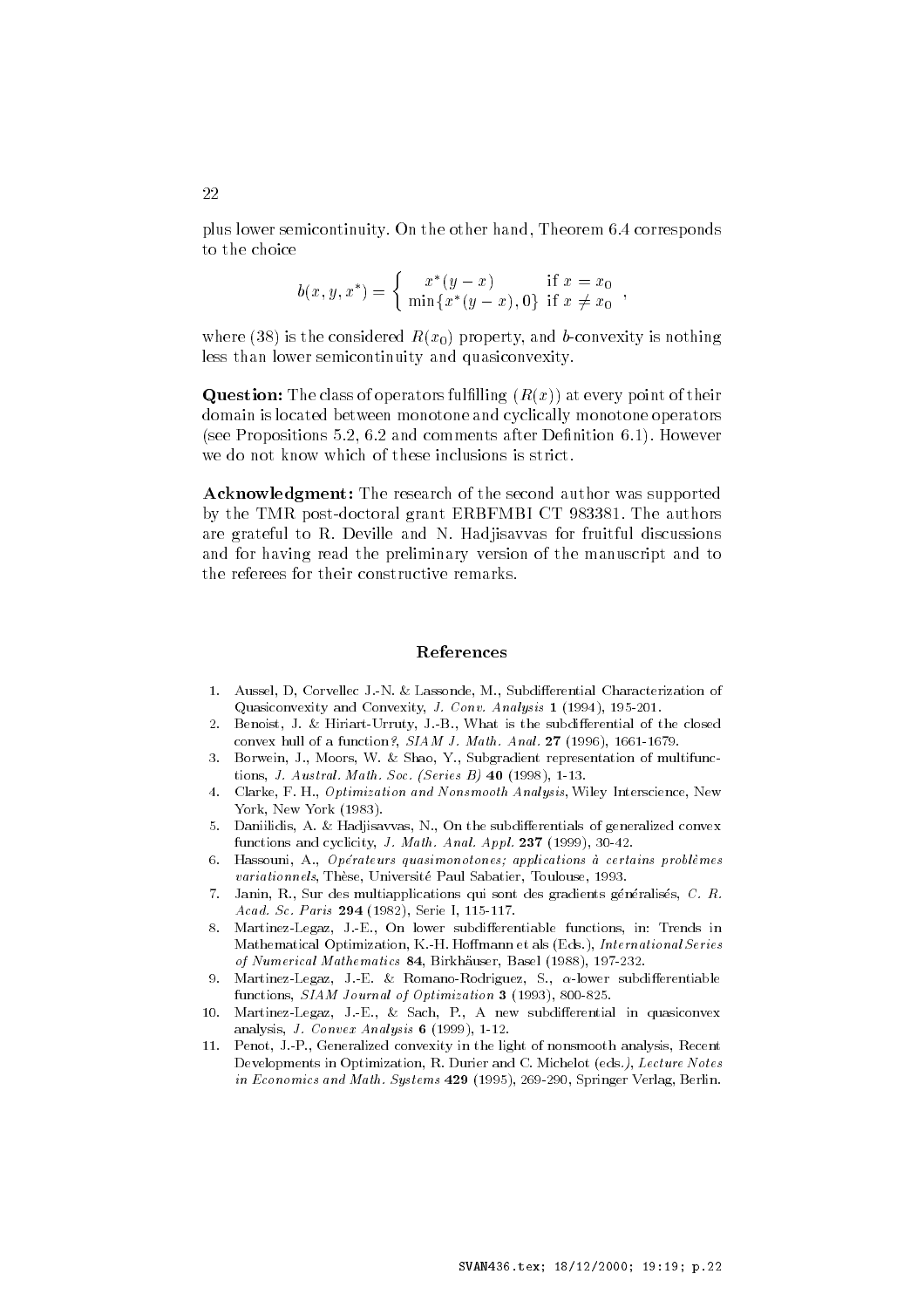- Penot J P What is quasiconvex analysis Optimization --
- 13. Phelps, K. Convex Functions, Monotone Operators and Differentiability, 2000 en en en dit is die springer van die gewone was die springer van die springer van die springer van die springe
- Plastria F Lower subdi erentiable functions and their minimization by cutting plane in the state of the contract of the contract of the contract of the contract of the contract of the contract of the contract of the contract of the contract of the contract of the contract of the contract of
- Poliquin R Integration of subdi erentials of nonconvex functions Nonlinear Analysis TMA --
- Rockafellar RT On the maximal monotonicity of subdi erential mappings Pacic J Math - -
- Rockafellar RT Generalized directional derivatives and subgradients of nonconvex functions Canad J Math -
- 18. Thibault L  Zagrodny D Integration of subdi erentials of lower semi continuous functions  $\mathbf{r}$  and  $\mathbf{r}$  and  $\mathbf{r}$  and  $\mathbf{r}$  and  $\mathbf{r}$
- Address for Offprints: J.-P. Penot Laboratoire de Mathématiques Appliquées Université de Pau et des Pays de l'Adour Avenue de l'Université 64000 PAU, France.